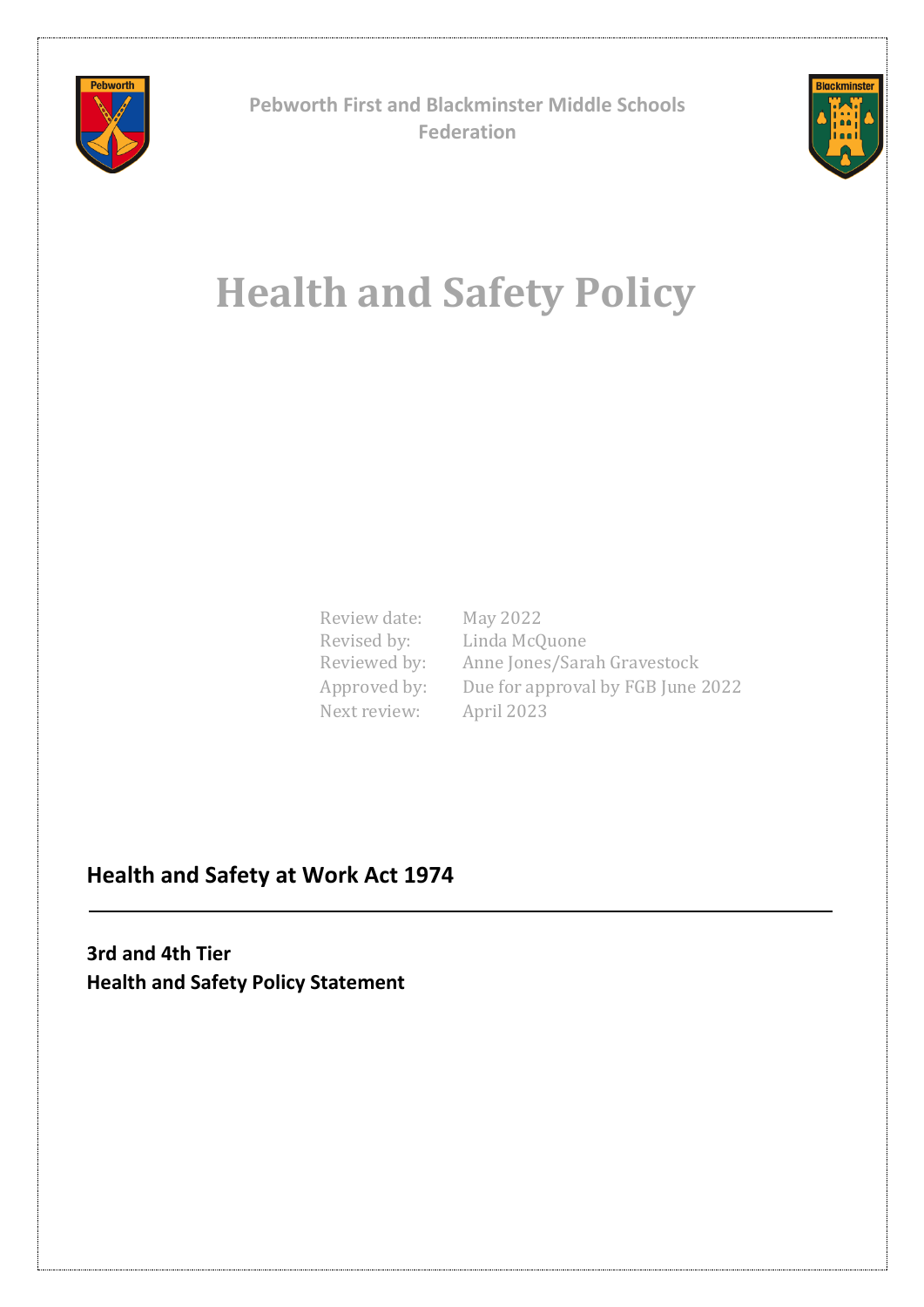# **1. Introduction**

1.1 Worcestershire County Council (WCC) has the primary responsibility within school for health and safety matters under the Health and Safety at Work Act 1974, acting in their capacity as employers, and has issued Health and Safety statements with regard to educational facilities in Worcestershire, these documents are known as 1st and 2nd tier statements. WCC further requires each educational facility to issue a 3rd tier statement (general policy for the whole school) and a 4th tier statement for each department within the school. These statements explain more fully the arrangements made by the governing body for ensuring the continued health and safety of users of those premises known as School. These statements are subject to annual review.

# **2. Application**

2.1 This statement applies to all persons whilst they are on or in the premises known as Blackminster Middle School or Pebworth First School.

# **3. Management and Responsibility**

3.1 Overall responsibility for health and safety in the school and Health and Safety Policy lies with the Headteacher and the Governing body, but all staff, students and visitors have a joint responsibility for their own health and safety and that of others whilst on school premises. Day to day management of health and safety matters in the school fall within the duties of the Headteacher and anything which could affect the health, safety or welfare of any person on the school premises with regard to buildings, grounds, equipment or practice is to be reported to the Headteacher or a member of the Senior Leadership Team as soon as is practicable and, where necessary, entered in the on line Maintenance Book,

# [www.every.education.co.uk](http://www.every.education.co.uk/)

There is a duty on all staff members to report all hazards of which they become aware.

3.2 Members of SLT who are informed of health, safety or welfare risks are to ensure that The Headteacher is informed of the relevant details and that, if required, an entry is made on Every

3.3 Where a health and safety risk or other hazard is reported, the Headteacher or another authorised person will inspect the hazard as soon as is practicable and, in discussion with staff members most closely involved, will decide on appropriate action.

3.4 An electronic record of Buildings Issues and Hazards is kept by the Business Manager and can be inspected by the Headteacher on the last day of each month and progress on entries monitored where appropriate.

# **4. Accidents**

4.1 Accidents which result in physical injury are to be dealt with, with such immediate first aid as is required to remove the casualty from immediate danger, risk of further danger and discomfort until the casualty is taken over by trained first aid or medical staff.

4.2 All accidents will be reported immediately to the medical room where staff will be responsible for obtaining the correct first aid or medical assistance.

4.3 In all cases where a casualty has lost consciousness, an ambulance will be called. In all other cases common sense and the decision of the first-aiders will dictate when an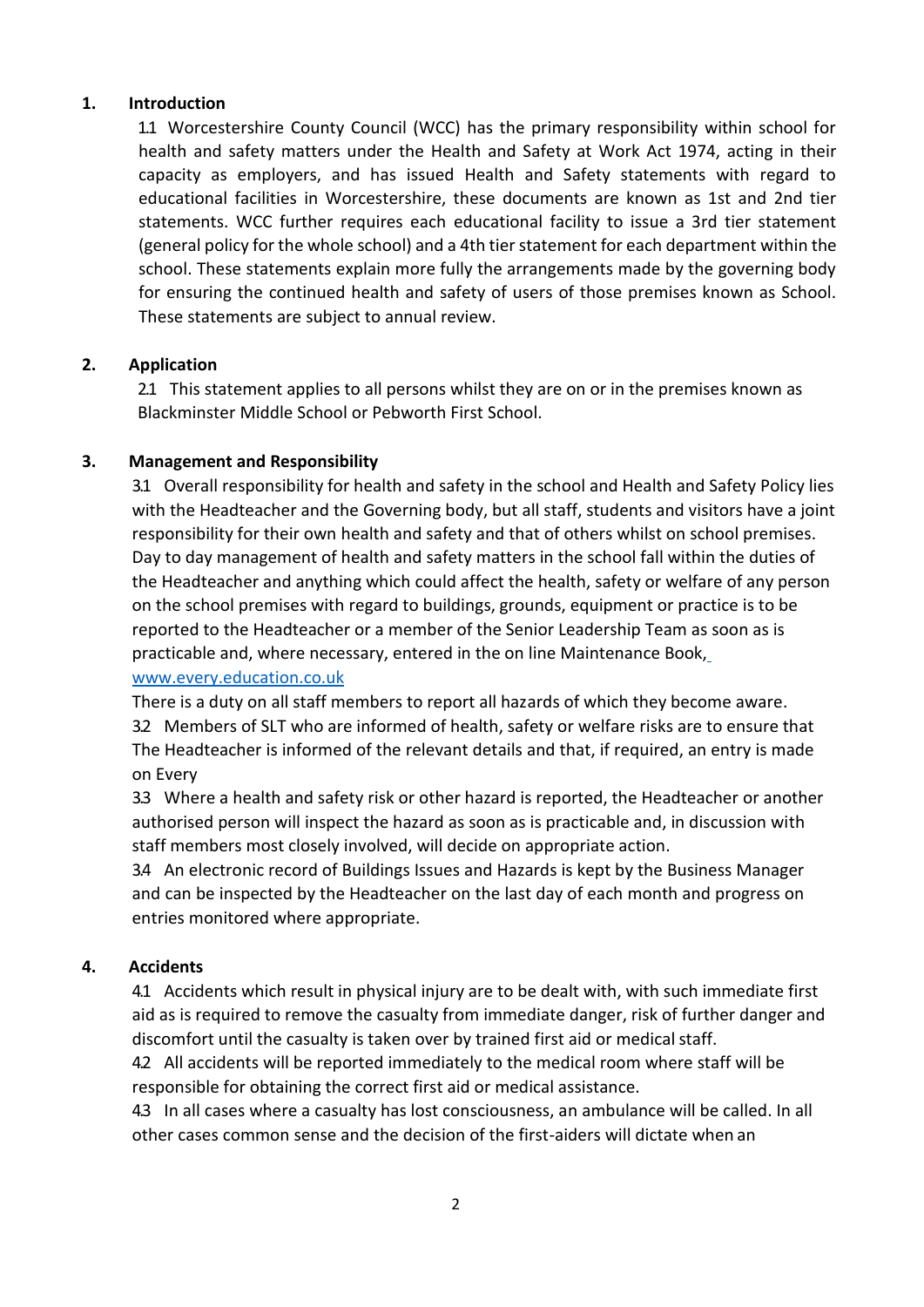ambulance is called.

4.4 The Headteacher will be informed by first aid trained staff of all accidents as soon as is practicable and they will ensure that:

- a. An entry is made in the school Accident Book at Blackminster and on Scholarpack at Pebworth.
- b. An electronic report, where necessary, is submitted to the LA without delay and within seven days of the accident.
- c. The accident is investigated as soon as possible to find the cause and determine how best to avoid a repetition of the accident. If the investigation or accident reveals a previously unknown hazard then this must be reported in the electronic record of Buildings Issues and Hazards.
- d. Where appropriate, the parent / carer or nearest relative of the casualty is informed without undue delay. Where there has been a significant head injury parents/ carers will ALWAYS be informed.

4.5 An up to date list of all first aid qualified personnel and their locations will be kept in the medical room and each of these members of staff will have access to an adequate first aid kit.

# **5. Minor First Aid – Medical Treatment – Accident Book**

5.1 Minor first aid requirements will be cleared through the Medical Room (Blackminster) or main office (Pebworth) where an appropriate entry will be made in the Accident Book/Scholarpack if necessary. Anyone requiring first aid should report to reception and a first aider will be called. Students must not go directly to the medical room.

5.2 Medicines or drugs for the use of students are banned from the school unless:

- a. In special cases the Headteacher may authorise certain students to retain particular medicines for their own regular or emergency use OR
- b. The medicine has been deposited with the Medical Room with an appropriate letter from the student's parent/carer.

5.3 The school Accident Book/Scholarpack report will be inspected at the end of each month by the Headteacher and Staff i/c first aid and signed to indicate that this has been done.

# **6. Co-ordination**

6.1 Co-ordination of the school's Health and Safety Policy will be through normal established line management channels.

# **7. Safety Procedures**

7.1 All staff should follow the safety procedures associated with the activity in which they are engaged. Where there is no specific procedure the rules of caution and good sense will prevail.

7.2 The main subject procedures are itemised in the Departmental Health and Safety Statement (which will be attached to this document as an appendix). In following these procedures staff will seek to ensure their own safety and that of the students and other users of the premises in line with item 3.1 above.

7.3 Staff will, therefore, wish to ensure to the best of their ability, at the start of each day or lesson as appropriate, that the area and equipment they are about to use is safe and designed for the purpose to which it is to be put, in line with 7.1 and 7.2 above.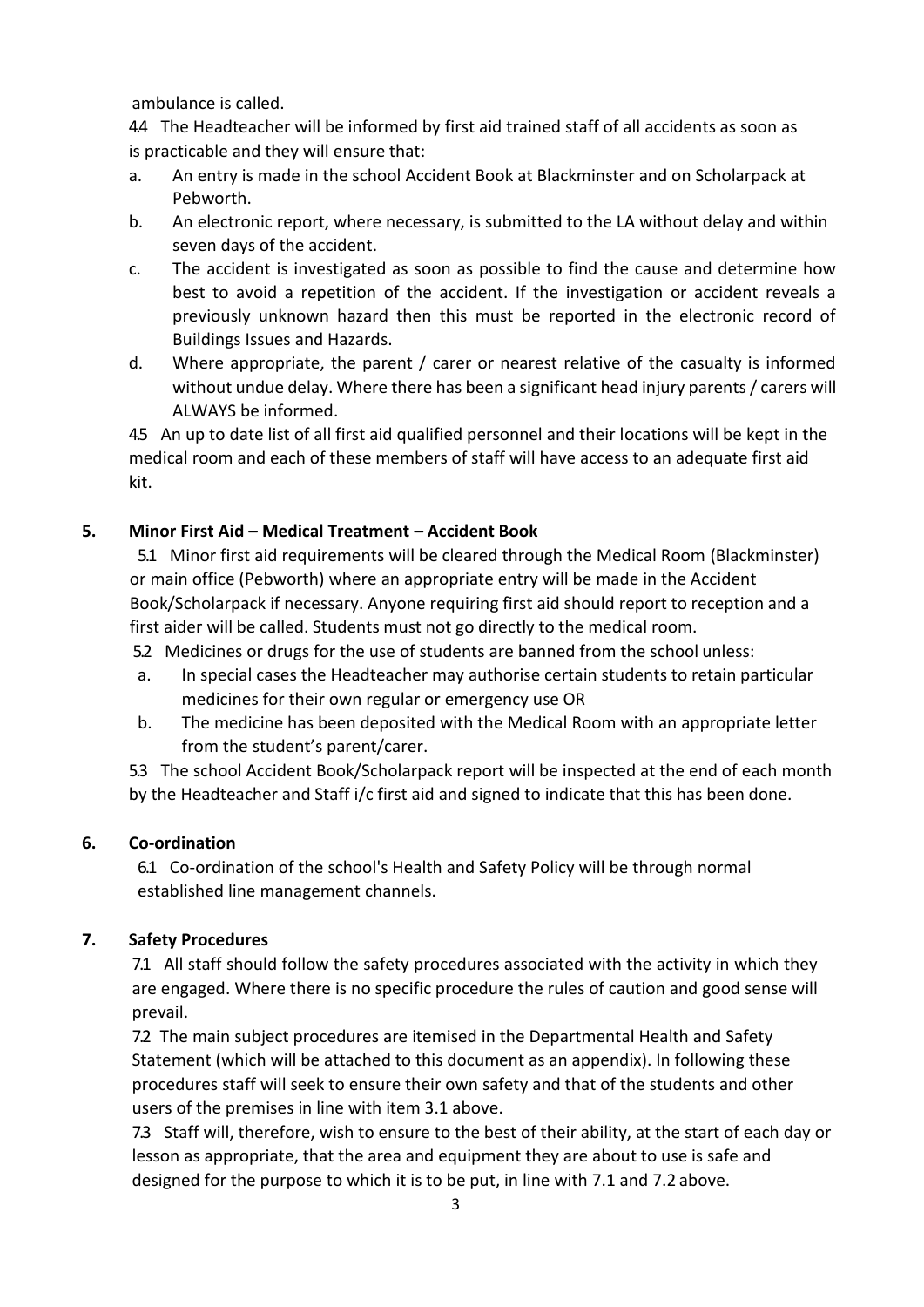7.4 Safety checks of all machines, equipment, installations, buildings etc. will be carried out by the designated person as required.

7.5 Staff must be aware of the particular requirements of any disabled person on the school premises.

7.6 Heavy or awkward items must be moved in an appropriate way.

7.7 Steps should be used when stacking or taking things down from the shelves and steps or stepladders used to access shelving etc.

7.8 Staff may only wire electrical plugs if they have gained the appropriate qualification to do so.

# **8. Fire Safety (further details in the Fire Safety Policy)**

8.1 Rules concerning the action to be taken in the event of fire exist for both staff and students and are on display in every room. Staff should make themselves aware of these rules and ensure that students are adequately informed of them. These rules and associated maps are attached to this policy.

8.2 Fire Exits are to be kept clear at all times and must not be locked or propped open. Emergency Exit signs and lighting are to be kept in working order; regular checks should be made to ensure this.

8.3 Damaged fire information posters are to be replaced as soon as possible and all Corridors are to be marked with directional arrows showing the direction to the nearest fire exit.

8.4 As soon as the school has been evacuated for any reason a roll call should take place to identify persons who may be missing. The results of the roll call should be co-ordinated through Tutors and Heads of Year who will inform the Headteacher and emergency services as appropriate.

# **9. Smoke Alarms**

9.1 Where fitted, the activation of a smoke alarm should be assumed to indicate a real fire and the actions indicated in this policy should be taken immediately, unless an obvious cause of a false alarm is instantly visible.

9.2 Smoke alarms, where fitted, are not to be deliberately disabled at any time and are to be checked at regular intervals by a suitably qualified person.

# **10. Vehicles**

- 10.1 Mechanically propelled vehicles are to be brought on to the school premises only to:
	- a. Enter and exit car parking facilities.
	- b. Facilitate loading and unloading.
	- c. Assist contractors who are working on the school site (e.g. building and ground maintenance work).
- 10.2 All vehicles on the school premises are to keep within a speed limit of 5 m.p.h.
- 10.3 Students are not to bring any mechanically propelled vehicle within the school premises without the authority of the Headteacher.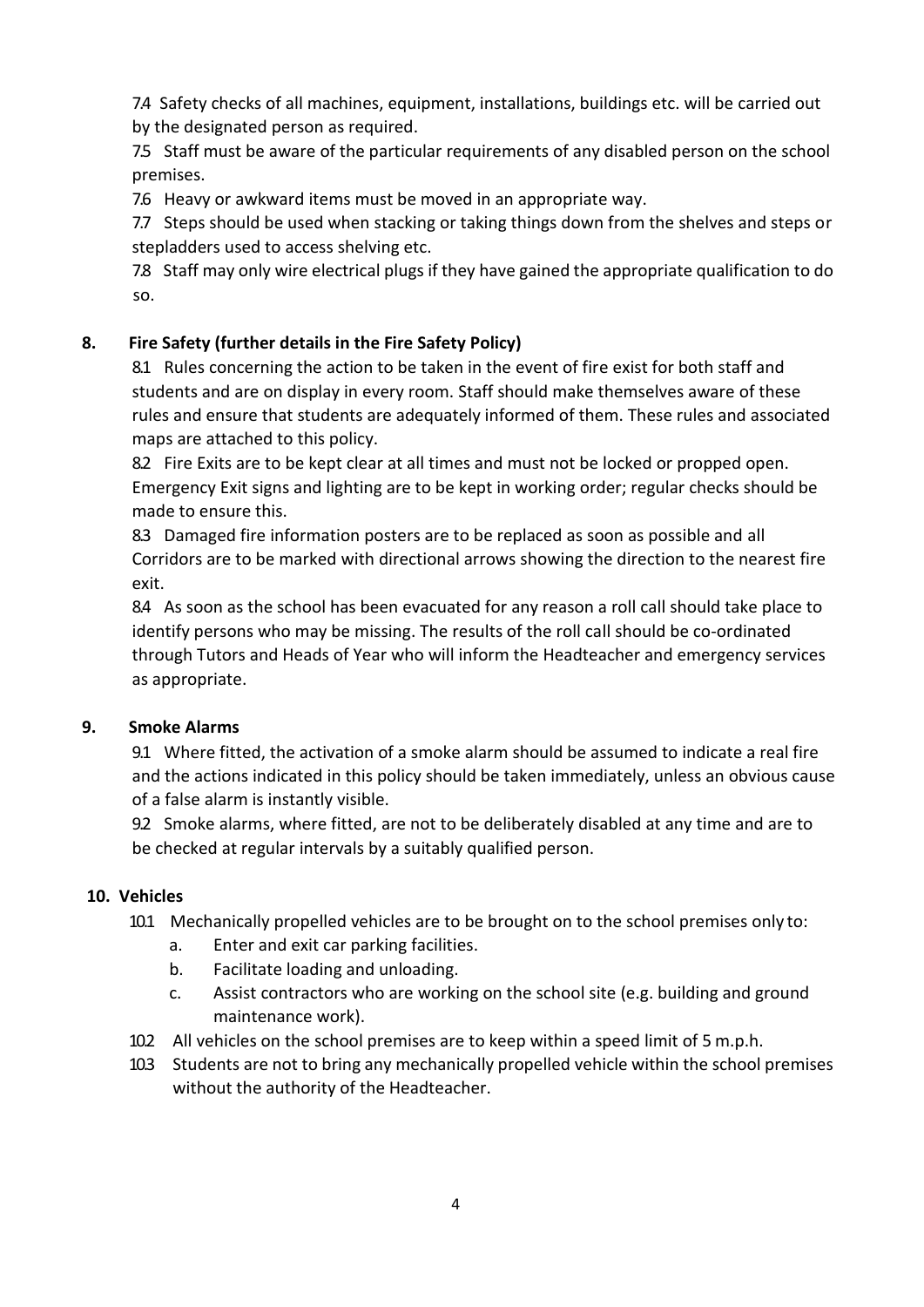# **11. Bicycles / non-mechanical scooters**

11.1 Bicycles/scooters may be used to come to and go home from school, but where they are used they should be taken directly to an authorised storage place and from the authorised storage place to the exit. They should not be ridden at other times during the day without the permission of a staff member. Cycle riders are encouraged to pursue a cycling proficiency course, and should be encouraged to wear a cycle helmet at alltimes.

# **12. Machinery and Equipment**

12.1 The responsibility for the maintenance and inspection of machinery shall lie initially with that member of staff who is most closely associated with its use. This initial responsibility is limited to providing reasonable day to day care (e.g. oiling of moving parts and simple adjustments) and to the reporting of developing faults as they become apparent.

- 12.2 More specialised maintenance and inspection will take place either:
	- a. According to the contractual arrangements made by the school for the machinery or equipment in question OR
	- b. According to such arrangements as the staff in charge of the machinery shall, in consultation with the Headteacher conclude, provided that such attention shall not normally occur at intervals greater than one year and, if applicable, in accordance with 7.4 above.
	- 12.3 On no account shall any equipment be used, or continue to be used if it appears to be dangerous, or unable to safely carry out the functions for which it was designed. All machinery or equipment, electrical or mechanical, which is, or appears to be, defective should be turned off immediately and removed from its normal place of use if practicable. In all cases the equipment or machinery should be disabled (power disconnected –part removed etc.) and the item clearly marked as unserviceable until repaired by a qualified person.
	- 12.4 On no account shall any equipment be put to use for which it was not designed, without taking appropriate advice from the manufacturer or supplier.
	- 12.5 No one may bring mains operated electrical equipment in to school without the express permission of the Headteacher. Any item brought into school must be PAT tested by the school's technician/Site Manager and labelled accordingly before it is used in school.
	- 12.6 Machinery or equipment of any kind may only be installed, used or its use supervised by qualified persons. New machinery or equipment shall be tested prior to use by a designated tester.

## **13. Contractors**

13.1 All contractors working on the school premises, including those with on-going contracts (cleaners, catering, ground maintenance staff, building contractors etc.) must work within The school's Health and Safety Policy and, where they have an on-going contract, provide a 4<sup>th</sup> Tier Health and Safety Statement for their areas of responsibility and employees, which will be attached to this school policy document as an appendix. The Headteacher must approve contractor's working procedures.

13.2 All contractors, whilst working within the school buildings or grounds, are required to have Third Party and Public Liability insurance suitable for the work they are undertaking; and are further required to safeguard the fabric of the school, its staff, users and visitors,in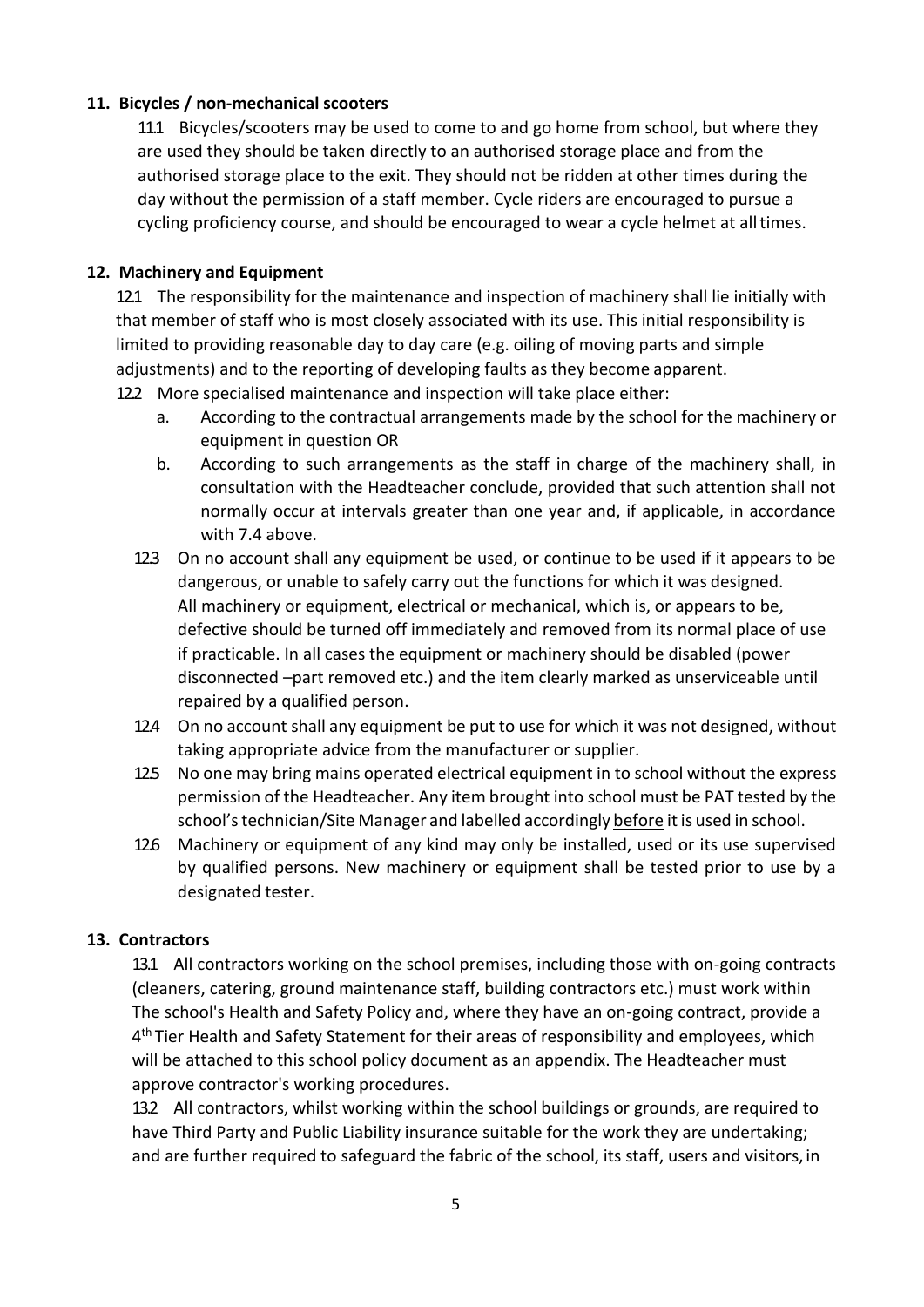so far as it is reasonably practicable, from any damage, injury or harm (by fencing off scaffolding, holes, trenches and other areas of potential danger etc., by disabling equipment and machinery not in use etc., and by erecting suitable warning signs and barriers etc.).

13.3 Contractors on site will liaise with the Business Manager or Site Manager concerning their working practices.

13.4 Contractors should provide method statements when requested prior to the carrying out of work.

# **14. Visitors**

14.1 All visitors are to report on arrival to Reception where they will sign in and be issued with a visitor's badge. On leaving the school they will return the badge to Reception and sign out in the Visitors Book. Anyone seen without a badge will be challenged.

14.2 In case of the school being evacuated, the office staff will take the Visitors Book with them to the collection point to enable a check on the location and well-being of school visitors to be made.

## **15. Students – items banned from school**

15.1 In order to ensure the health and safety of students and staff, students are banned From bringing certain items to school. This list is revised from time to time by the Headteacher and SLT; a member of staff who feels that an item should be added to, or deleted from the list should liaise with a member of the SLT or Headteacher.

- a. Knives and Guns of any type or size
- b. Catapults
- c. Fireworks
- d. Cigarettes or Tobacco
- e. Lighters and Matches
- f. Solvent-based Glues, Correcting Fluids (Tippex etc.) or any Aerosol
- g. Electrical apparatus (mains driven)
- h. Drugs or Medicine (see 11 above)
- i. Jewellery (beyond that specified in the uniform list)
- j. Alcohol

(Note: Other items may be banned for non-health and safety reasons by the school rules)

# **16. Students going off site**

16.1 Students are required to stay on the school premises at lunchtime. If the need to leave school arises students sign out at Reception after obtaining permission from their Head of Year, Headteacher or a member of SLT.

16.2 When students leave the school premises (with or without a teacher) during a normal working day, an accurate list must be left with Reception.

# **17. Senior Leadership Team**

17.1 The Headteacher and SLT will make periodic checks of the school premises in order to assess the school's health and safety position, that the school's Health and Safety Policy is being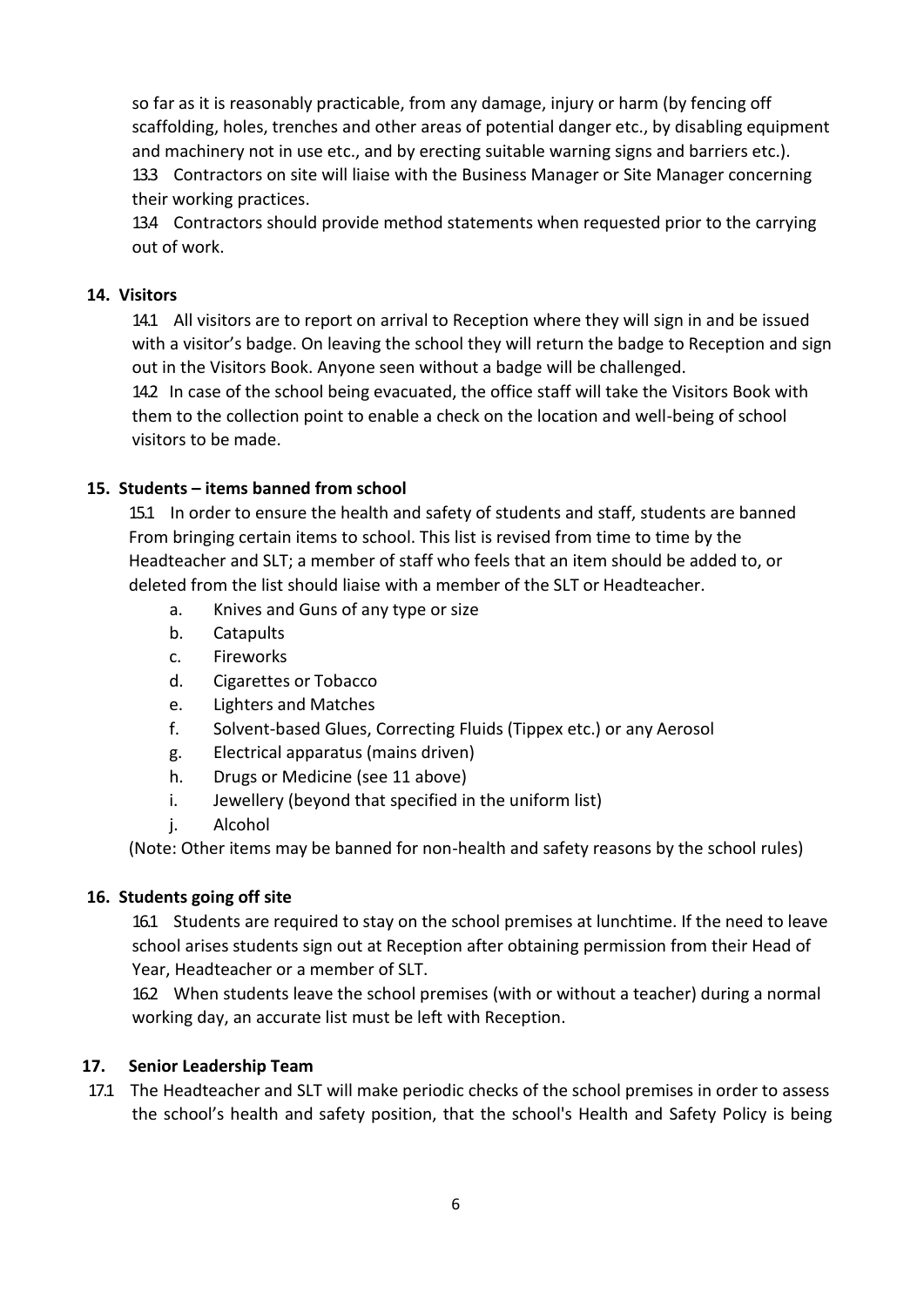complied with, to assist with statutory assessments and inspections that may be required from time to time and to give health and safety advice.

# **18. Deputising**

18.1 Notwithstanding anything written in Items 1-17 above, where the Headteacher is not available, the Assistant Headteachers, another member of the SLT or other authorised person may deputise for them. Informing the Headteacher of the occurrence and action taken as soon as possible.

# **19. Training**

19.1 Blackminster Middle and Pebworth First School's In-Service Training provision aims to incorporate up to date training on all aspects of Health and Safety At Work for both staff and governors.

# **20. Intruders/risk of violence**

20.1 The schools are fully alarmed so any unauthorised entry to the buildings out of hours will set off the alarm and alert the caretaker/residents accordingly.

20.2 Do not move around the site after dark on your own.

20.3 During the school day, any visitors to the school will be issued with a visitor's badge; therefore be vigilant. If you see someone on the site without a BMS/PFS badge (or legitimate other form of identity) then this person should be reported to reception immediately and possibly escorted off the site.

20.4 Any such action can be reinforced by reference to CCTV cameras if installed (at the moment this is not the case at PFS) and the police, if necessary.

20.5 Try and avoid investigating an intruder on your own; ask a colleague to accompany You who can provide support if needed. Ask reception to call the police ifappropriate. 20.6 Avoid confrontation and, if an individual seems agitated, talk to them calmly and try to encourage them to accompany you to an area where there are other people who will be able to help you.

20.7 Any such serious incidence should be reported to the SLT and to SHE UNIT at WCC if appropriate.

# **Classroom Based Lessons**

Under the Health and Safety at Work Act 1974, it is an employer's duty to provide a safe and healthy working environment "so far as is reasonably practical". Members of each department/school should be familiar with the names of the following people who may need to be contacted regarding health and safety issues :

Headteacher: Ms Linda McQuone (ultimately responsible for Health and Safety in School).

School Business Manager: Mrs Fiona Bolton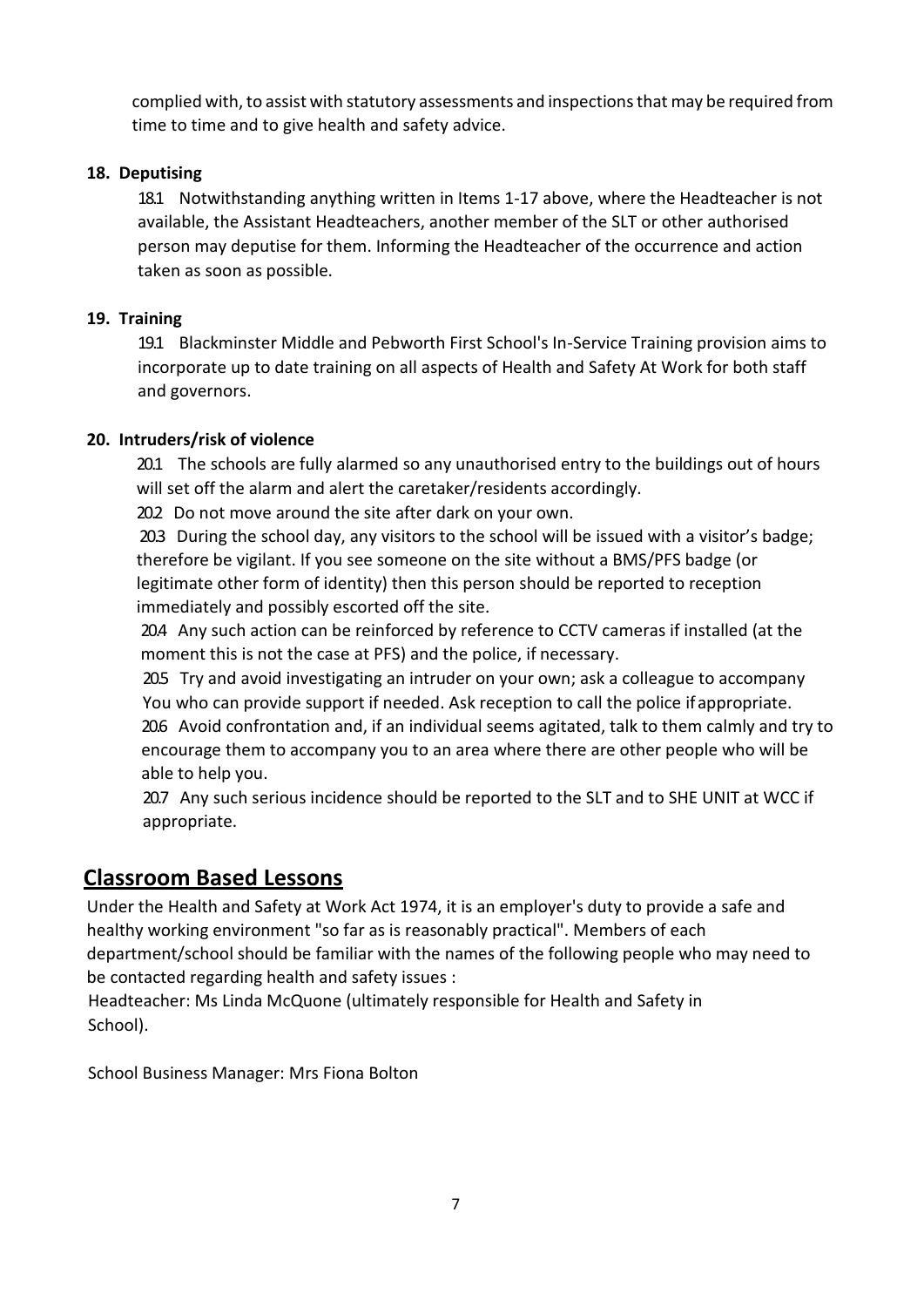# **Classroom Procedures**

## **General Principles**

All staff share the responsibility for maintaining a safe and healthy working environment for students and colleagues. The Head of Department/School must be informed of any hazard as soon as it is detected.

## **Classrooms**

- \* Students should be supervised at all times and staff should ensure that they do nothing that may cause harm to themselves or others.
- Risk assessments should be made before carrying out any activity.
- Staff must report any hazard as soon as it is detected.
- If a hazard is identified, staff should attempt to make the area safe as long as there is no risk to the health or safety of staff or students.

If nothing can be done to eliminate a problem that could threaten the health and safety of people, then all personnel should be moved well clear of the area. If this situation does arise people should move quickly and calmly to a safe location.

During lessons bags and coats should be kept safely out of the way.

# **General Health and Safety Rules**

## **Fire**

- All staff must be familiar with, and follow school procedures contained in the Fire Safety Policy in the case of a fire.
- All staff must ensure that their teaching room has a current fire notice.

# **Doors and Doorways**

- . Should be kept clear of furniture or obstructions.
- Have no loose or broken hinges.
- Have no damaged or sticking catches.
- Have no broken glass or broken wooden panels (broken glass should be replaced as quickly as is practicable).
- Have no loose or stiff handles.
- Doors should not be allowed to swing freely without restraint.
- Doors which are Fire Doors should never be locked or propped open.

# **Corridors**

• Should not be obstructed.

# **Floors**

- Should be in good condition and dry with no loose carpet, tiles or lino.
- Any spillages should be immediately wiped up.
- Litter or rubbish should not be allowed to accumulate.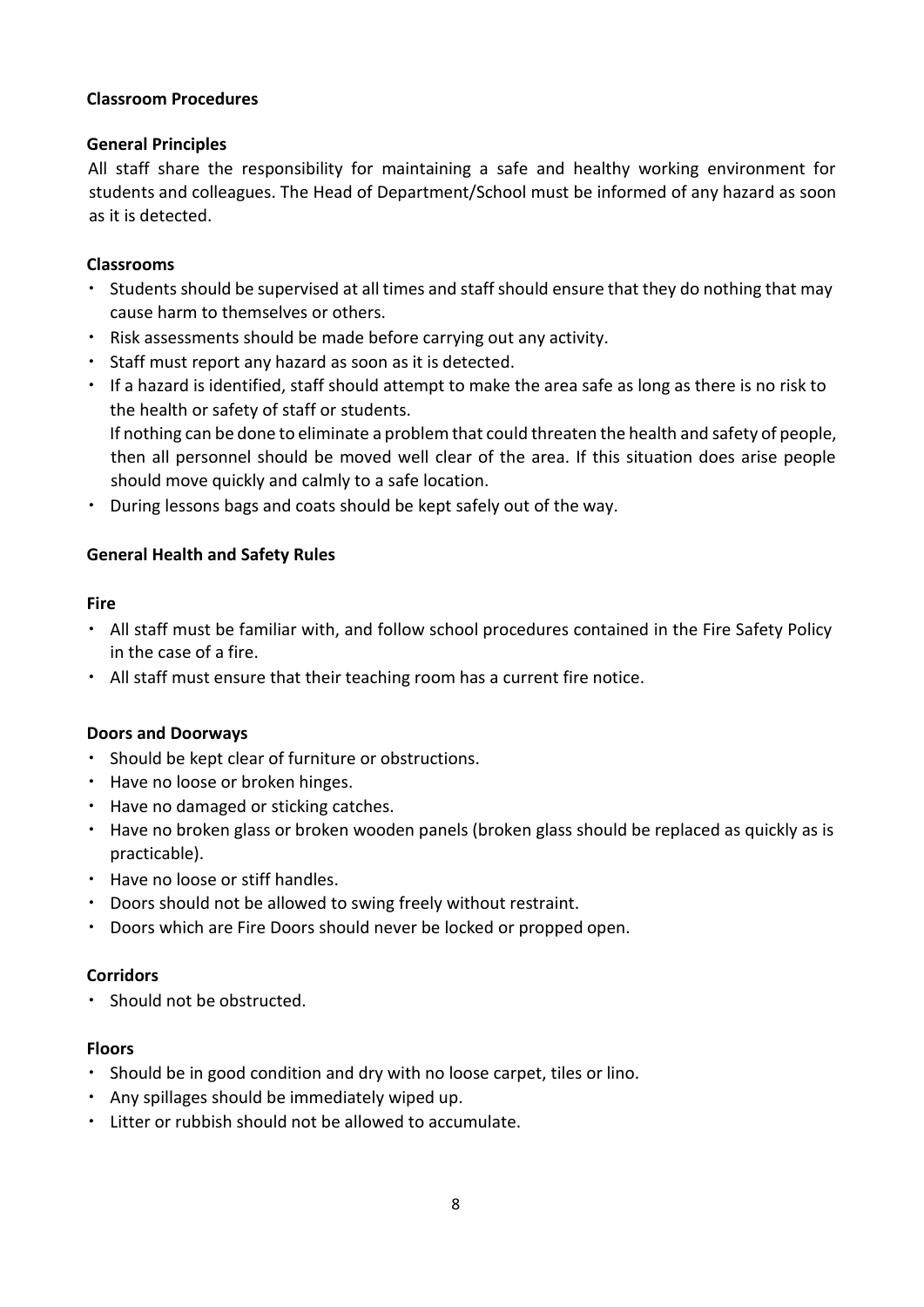# **Windows**

- . Should be in good condition with no broken, cracked or loose panes.
- Should open easily without undue force being applied.
- Should provide adequate ventilation.
- Where necessary a window pole should be available.

# **Heating and Ventilation**

- Heating should be regularly serviced and maintained. The minimum recommended temperature for a classroom is 18°C, but hot and stuffy conditions can lead to stress, inattention and lack of concentration which in turn can lead to accidents.
- With large areas of glass, adequate shading by means of blinds (which should be in full working order) should be provided.
- Fans should be in full working order.
- $\cdot$  In cases of extreme temperature, room changes should be requested.

## **Lighting**

Lighting should be adequate for the tasks being undertaken and all light fittings, including switches should be working.

## **Electrical Equipment**

Staff should ensure that:

- plugs are in good condition with no cracks or pieces missing;
- plug screws are secure;
- sockets are in a safe condition;
- leads are not knotted or tangled (especially the TV and video leads);
- leads are the correct length for the equipment used;
- $\cdot$  the insulation on leads is not split or frayed;
- the leads are not trailing or in a position to cause an accident;
- Staff should be made aware of the dangers of using computer screens for long periods of time and should avoid doing and asking students to do so.
- Adjustable chairs should be used when using computers whenever possible. Work/paper holders should be available and used for each computer;
- all electrical equipment is tested regularly and any faults are reported for immediate action. Faults should be reported to the Business Manager/Head of School.

## **Classroom Equipment**

- Staff must keep a check on safety aspects of their classrooms, such as the chairs, tables, other furniture, floor, ceiling, windows and wall fittings.
- Staple guns must not be used by students.
- Care must be taken when using board markers and felt tip pens that may contain toxic substances. Students making use of such equipment should be closely monitored.

## **Furniture**

Staff should check that:

all cupboards, fixed whiteboards and shelf mountings are secure and stable;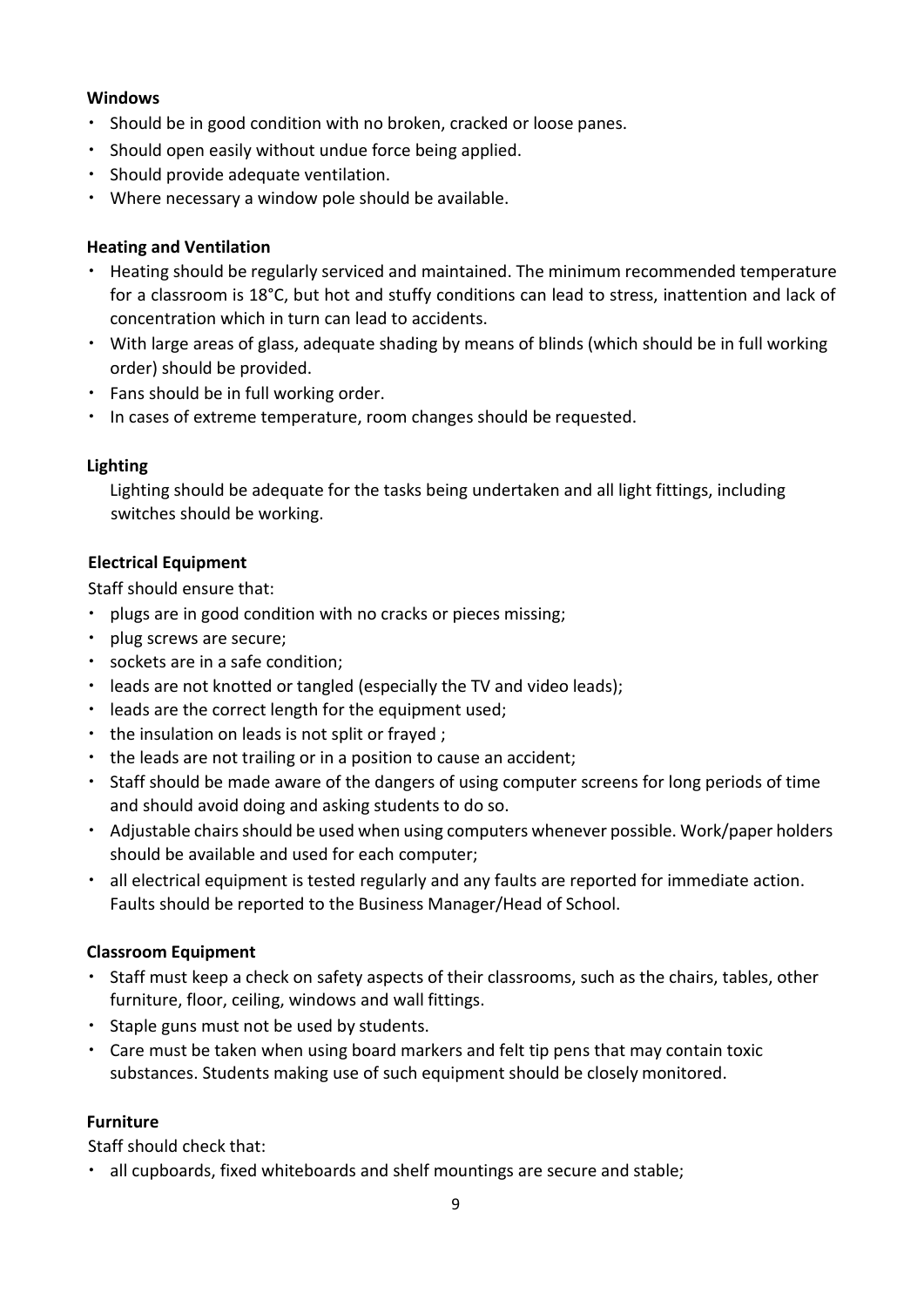- furniture is positioned safely;
- $\cdot$  furniture is not damaged and does not have sharp edges or corners;
- all furniture and equipment is moved using correct liftingtechnique;

students move furniture and equipment in a sensible, safe manner. Students should not move heavy equipment such as OHPs and TVs. Staff should take great care when moving such equipment. Broken furniture should be removed. See the Business or Site Manager/Head of School for help and advice.

## **Overcrowded Classrooms**

Staff should ensure that hazards do not arise as a result of an overcrowded classroom.

# **Fire Safety (further details are contained in the Fire Safety Policy)**

- Be aware of the position of the nearest fire alarms and extinguishers and how to use them should the need arise.
- Evacuation procedures should be clearly displayed in each room. Staff should ensure that students are aware of these procedures and should familiarise themselves with evacuation procedures in other parts of the school in case they are on cover elsewhere. In the event of an evacuation (practice or real) staff should instruct students to evacuate the room in silence via the designated route to the assembly point (or in the event of a real fire by the safest route, instruct them to move in silence, and if necessary to crawl along the floor).
- The member of staff should be the last person to leave a room, closing doors and windows.

## **First Aid**

In the event of an accident in the classroom, or any other part of the school grounds, staff should:

- Ensure the immediate safety of individuals involved, sending for help via a student. Do not leave a class or accident victim unattended. Students who are ill and who are sent to the Medical room/main office MUST be accompanied.
- Inform the First Aider who will contact the emergency services if needed. Staff should ideally be aware of emergency first aid procedures to minimise time taken to give treatment.
- Ensure the safety of others present. Do not put anyone at risk, including yourself.
- All accidents should be noted in the Accident Book held by the lead First Aider.
- Be familiar with the names of all first aiders:

# **Students with Specific Medical Conditions**

Staff should be aware of students with specific medical conditions/physical handicaps and be familiar with what to do in the event of an emergency e.g. asthma attack, haemophiliac bleeding, diabetic coma etc.

## **Safety Rules Classrooms**

On entering a room students should:

- Enter in an organised fashion.
- Quickly settle.
- Get organised, making sure bags are on the floor but not blocking gangways or causing an obstruction.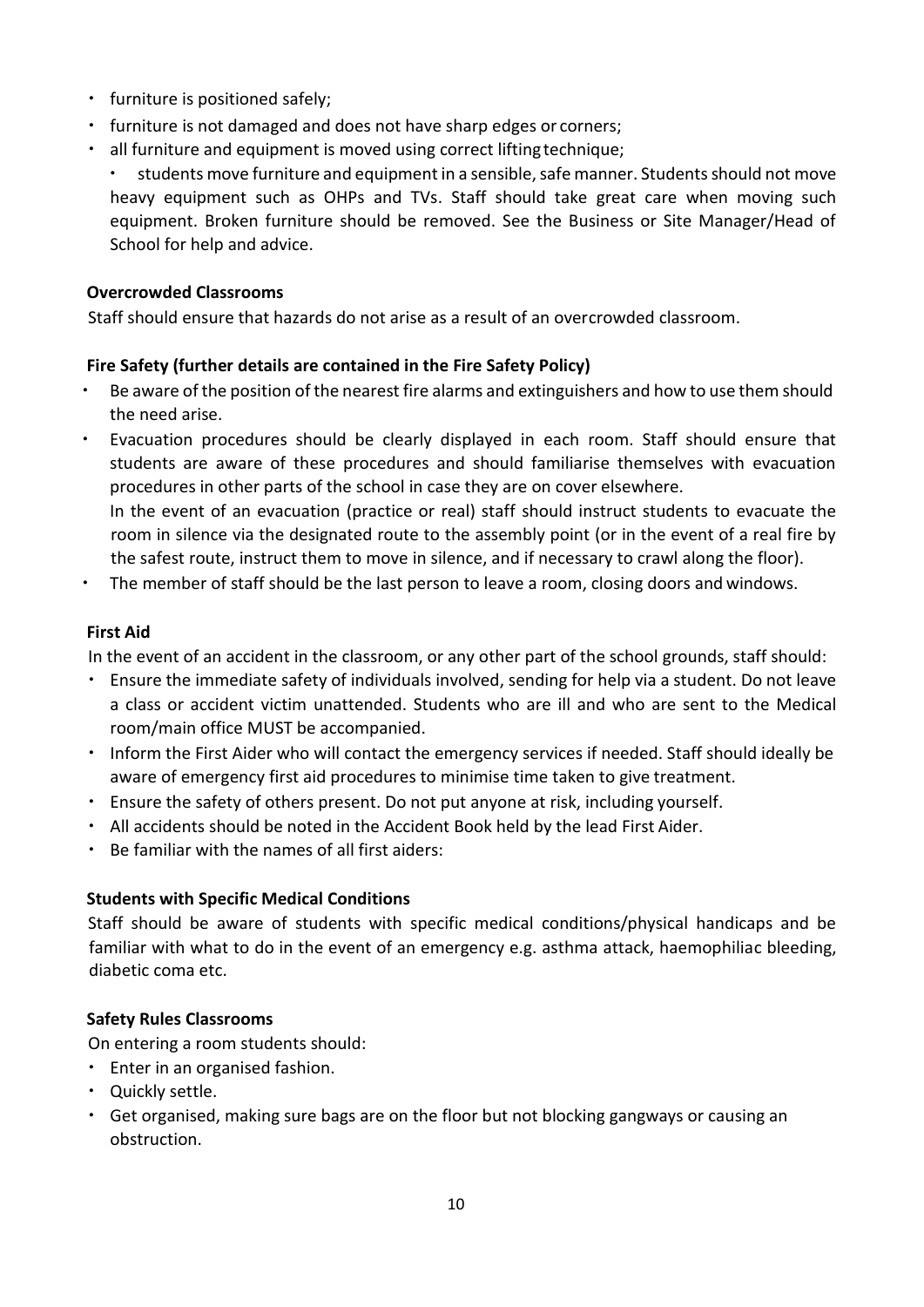- If required, wait outside, line up sensibly in single file, not causing an obstruction. (If possible, on the top corridor, students should be allowed to enter a room as soon as possible). During lessons students should:
- Not swing on chairs.
- $\cdot$  Not operate blinds or open windows unless instructed to or supervised by a member of staff.
- Remain seated and don't "wander" unless required to by the nature of the task being undertaken.
- Not touch or operate electrical equipment without staff permission or supervision.

On leaving a room students should:

- Not move until the teacher says so i.e. not on the bell.
- Stand up behind chairs (put under tables or on tables at the end of the day).
- Leave the room as directed by the teacher

# **Remember**

Accidents can be minimised when students follow the school Code of Conduct and when a class is well controlled.

# **Procedures for Specific Subjects**

# **Art & Design**

Art contributes to Health and Safety education by enabling students to become aware that there are potential hazards to health in the use of certain materials, substances, tools and machines. In order to minimise risks to both students and staff:

- Information concerning health and safety in schools and art rooms is stored in one folder in the Art room.
- Staff are familiar with the contents of such handbooks, leaflets, DfE memos etc. They aim to be aware of the potential hazards in any activity or situation, point these out to students and make sure that effective precautions are observed
- The department keeps two First Aid boxes and a range of protective clothing.
- All materials are stored safely and are suitably labelled.
- Potential health and safety hazards in respect of cleaning/maintenance/repairs are reported to Fiona Bolton or her assistant/School Leader in writing at once.
- Glass vessels are not used in the Art Block.
- **Students do not use power tools.**
- Running, 'horseplay' or other actions which could lead to an accident are not permitted in the Art area.
- In the Art area students are supervised by a member of staff at all times.
- . 'sharps' bins are provided to keep such materials separate.
- Where used, students will be fully versed in the use of sewing machines and will be supervised.

# **Design & Technology including Food Technology**

The department aims to provide a safe and healthy working environment for all students and staff and ensures as far as possible that they are not exposed to risks to their health and safety. The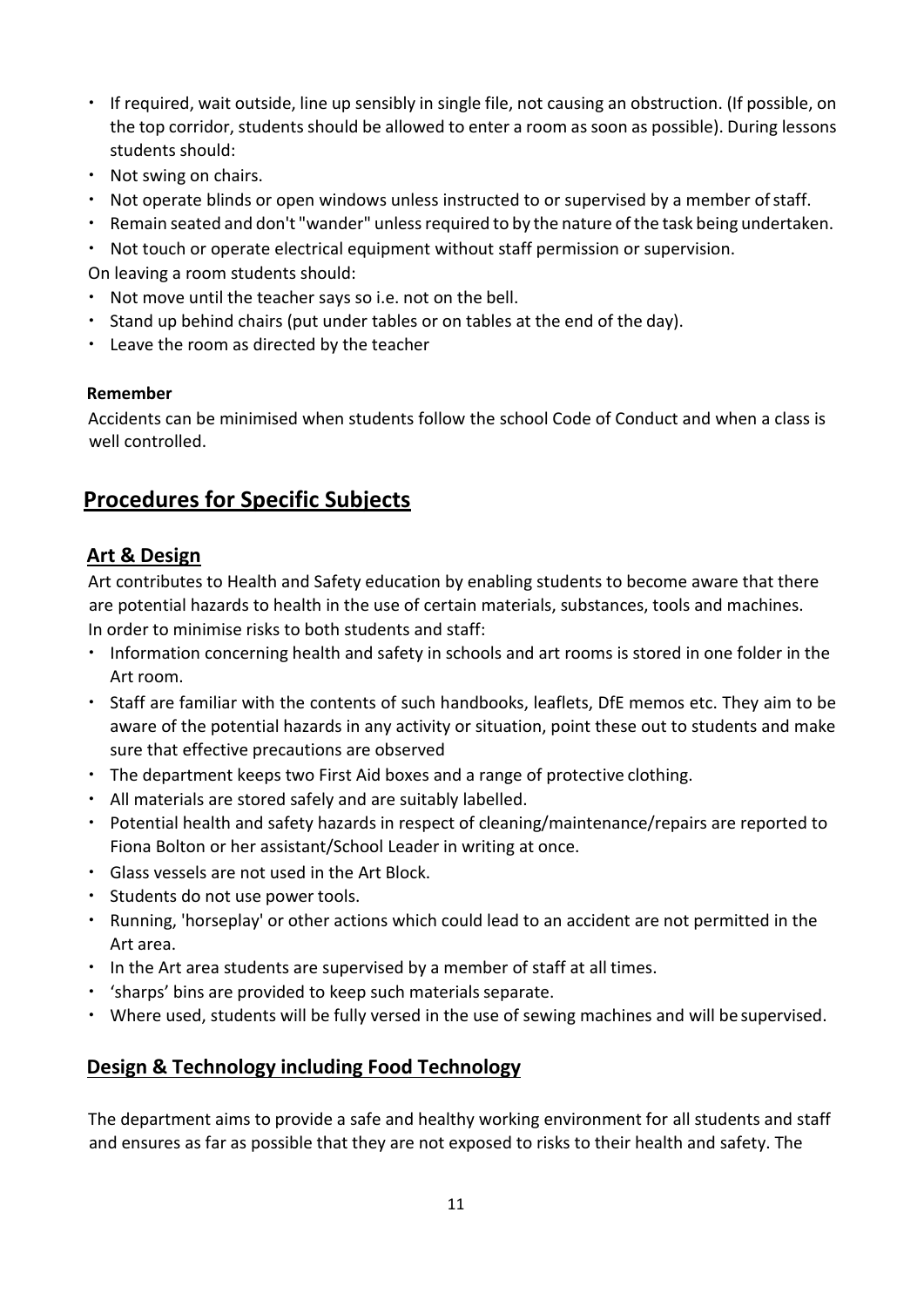department recognises that it has a responsibility to take all reasonable steps to achieve this and the co-operation of staff and students at all levels is expected.

Arrangements will be made for new members of staff to be thoroughly briefed on Health and Safety Policy.

# **Machinery, Plant and Equipment**

- 1. All new equipment should be examined and checked for compliance to Health and Safety standards before use.
- 2. Electrical plugs having shrouded pins should only be fitted by a designated person.
- 3. All electrical equipment should be tested annually by a qualified tester. A sticker on the plug should give the date of approval.
- 4. All machines in the workshops should be tested annually by a qualified person independent from the school, in addition to an in-house audit.
- 5. Compressors should be tested annually by a qualified person.
- 6. Only personnel who are suitably qualified to do so should use the circular saw, planer and band saw if available.
- 7. Students should only use equipment after proper instruction and whilst supervised.
- 8. Protective clothing should be used for practical activities and goggles should be worn when using machines, when using pneumatic components or when there is any danger to the eyes. A small quantity of spare aprons should be kept to lend to students in exceptional circumstances. Long hair should be tied back.
- 9. Care should always be taken when handling hot materials.
- 10. Proper oven gloves should be used when lifting hot pans, casseroles etc. and suitable trivets used when placing hot items onto working surfaces.
- **11.** Only school owned electrical items should be used and these should be clearly identified as belonging to the school. **No tools should be lent to other departments or any members of staff - this is department policy.**
- 12. Only low temperature glue guns may be used by students. Although temperatures used are quite low, students should be aware of the correct procedure to deal with burns should they occur.

# **Dust and Fumes**

- 1. The dust extractors linked to various machines should be used at all times.
- 2. The trays and dustbin should be regularly emptied.
- 3. The dust collecting system should be periodically checked to ensure there is no build up of dust, which could contribute to a fire hazard. Machines should be inspected regularly.
- 4. Surfaces in the workshops should be dusted down and floors swept regularly.
- 5. All work surfaces in food preparation rooms should be kept clean.

# **Toxic Substances**

- 1. No substance should be kept in an unidentified container.
- 2. All glues and solvents and other inflammable substances should be kept in a fire cupboard, which should be locked when not in use.
- 3. Masks and gloves should be used where appropriate.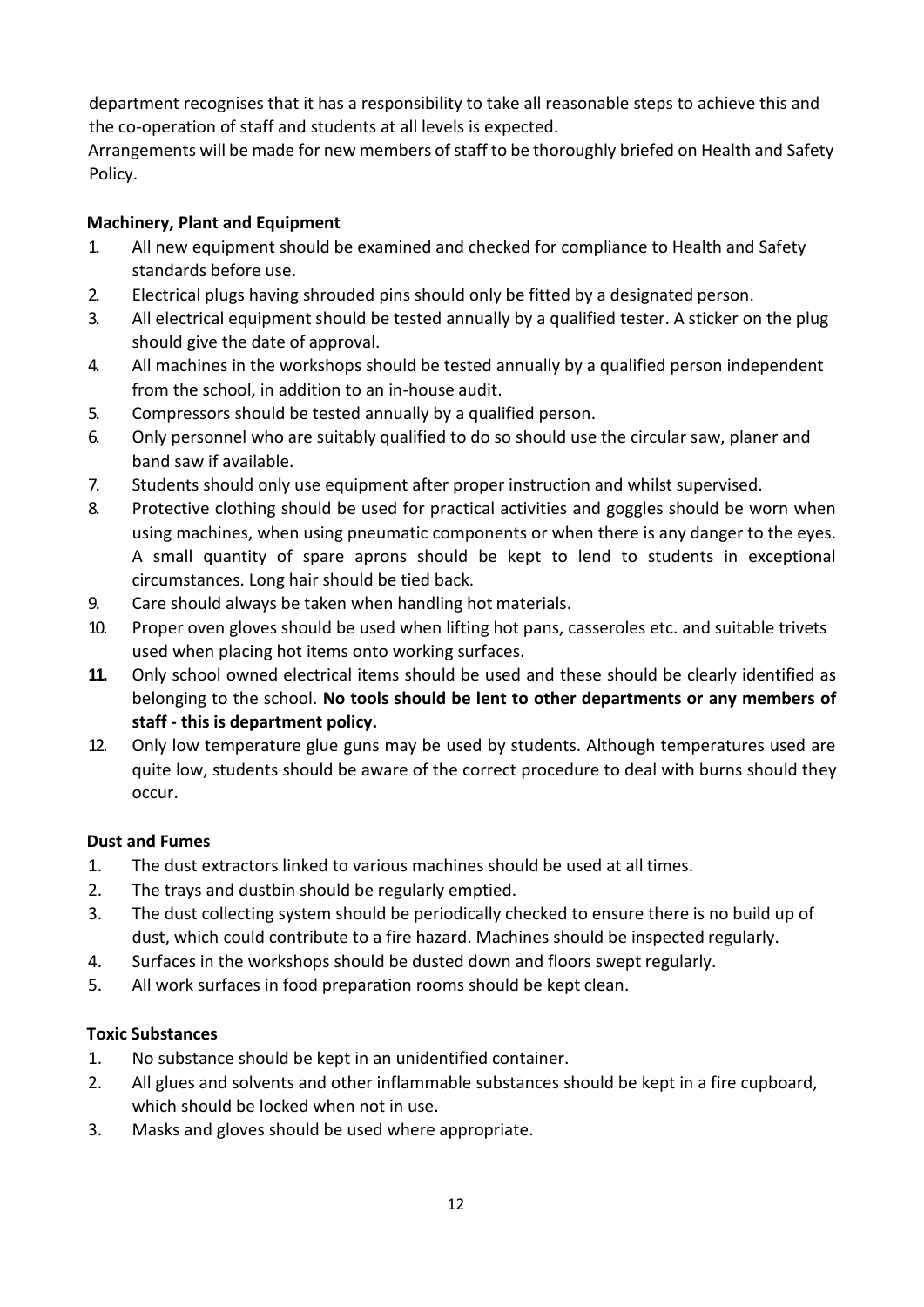# **Welding**

It is important that all gas bottles should be turned off and the pipes vented at least at the end of each day. Only persons qualified in the use of oxy/acetylene equipment should be allowed to use same.

# **Power**

All key operated power switches should be turned off and keys removed when rooms are not in use.

# **First Aid**

- 1. Although simple first aid materials are held within the various departmental rooms, these are for minor cuts etc. only. Blue plasters for food preparation areas.
- 2. It is important that all students should realise that burns from any source should be treated immediately by putting the affected area into cold water.
- 3. Accidents should be reported to the Medical Room/main office and the appropriate accident form completed.

# **Fire Precautions**

- 1. Details of actions to be taken when a fire is discovered should be displayed in each area.
- 2. Suitable fire fighting appliances and blankets should be available in all work areas.

All personnel new to the department must be made fully aware of the department's policy and their responsibilities.

The Head of each Curriculum Area will ensure that this is done.

# **Drama Productions and Use of School Hall**

Arrangements will be made for new members of staff to be thoroughly briefed on Health and Safety Policy.

# **1. General Principles**

All staff are expected to familiarise themselves with the health and safety aspects of their work. New staff must be briefed fully on the departmental H&S policy. All staff have a responsibility to:

- a) Take reasonable care of their own health and safety and that of any other persons who may be affected by their acts or missions at work;
- b) Follow agreed working practices and safety procedures; (e.g. daily class inspection before use)
- c) Report any incident, near miss incidents of violence, including verbal abuse, or any hazard;
- d) Ensure health and safety equipment is not misused or interfered with.

# **2. Safety**

- a) The safety of students must be a priority at all times
- b) Students should be supervised in the teaching space at all times
- c) Students must NOT be allowed into a drama space without supervision. Unsupervised use of any lighting/staging equipment is forbidden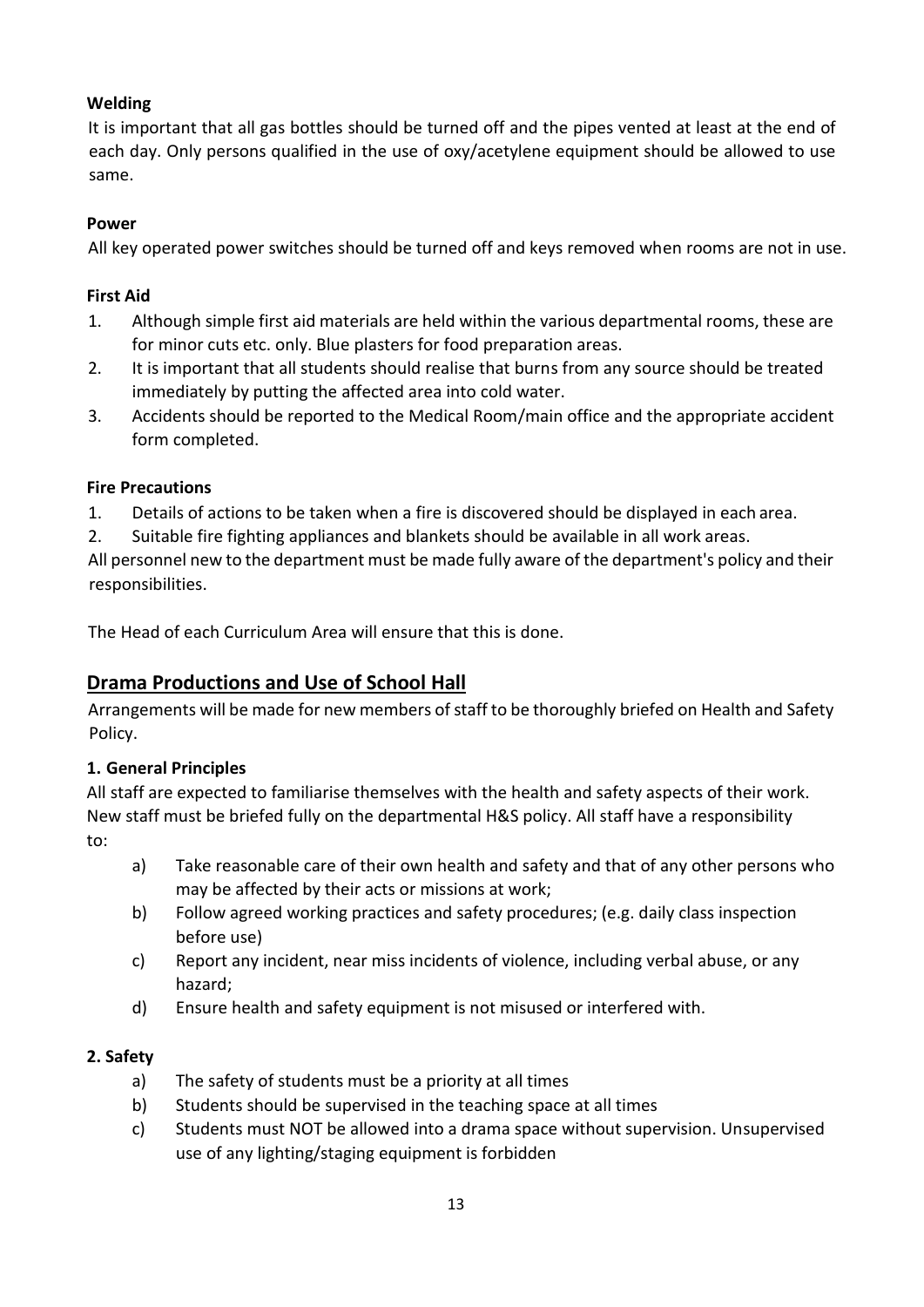- d) Classroom and lighting cupboards must be locked when not in use
- e) Students must be made aware of the need for safe behaviour in Drama spaces
- f) Due regard must be made for the age, ability and size when planning activities, stage fighting should not be taught until Y8 (teachers should use their professional judgement on this)
- g) Staff should not attempt to fix electrical equipment, including changing a mains fuse or plug unless qualified to do so.

# **Procedures 1. Hall**

- a) Students should be supervised at all times and staff should ensure that they do nothing that may cause harm to themselves or others.
- b) Risk assessments should be made before carrying out any activity.
- c) Staff must report any hazard as soon as it is detected.
- d) If a hazard is identified, staff should attempt to make the area safe as long as there is no risk to the health or safety of staff or students.
- e) If nothing can be done to eliminate a problem that could threaten the health and safety of people, then all personnel should be moved well clear of the area. If this situation does arise people should move quickly and calmly to a safe location.
- f) During lessons bags and coats should be kept safely out of the way.

# **2. Equipment**

- a) Staff must keep a check on safety aspects such as the chairs, tables, other furniture, floor, ceiling, windows and wall fittings.
- b) Staple guns must not be used by students.
- c) Care should be taken when lifting heavy objects e.g. packs of paper, books, tables, chairs and any other equipment; especially when taking things down from walls or scenery / sets. Tables should always be carried by two people.
- d) Care must be taken when using board markers and felt tip pens that may contain toxic substances. Students making use of such equipment should be closelymonitored.

# **3. Electrical Equipment**

- a) Staff must check all electrical equipment for obvious damage before use.
- b) Any faulty equipment must be taken out of use and reported to the Head of Department for action. Staff should not attempt repairs of any sort. This must be left to a qualified electrician.
- c) All electrical leads must be wound away safely and should not be left training dangerously.
- d) Students should not move heavy equipment such as OHPs and TVs. Staff should take great care when moving such equipment.
- e) If using headphones students should be warned of the dangers of their use beforehand. The volume should be turned to a minimum when they are turned on.
- f) Staff in charge of an event should ensure that members of an audience are situated safely away from any electrical risks.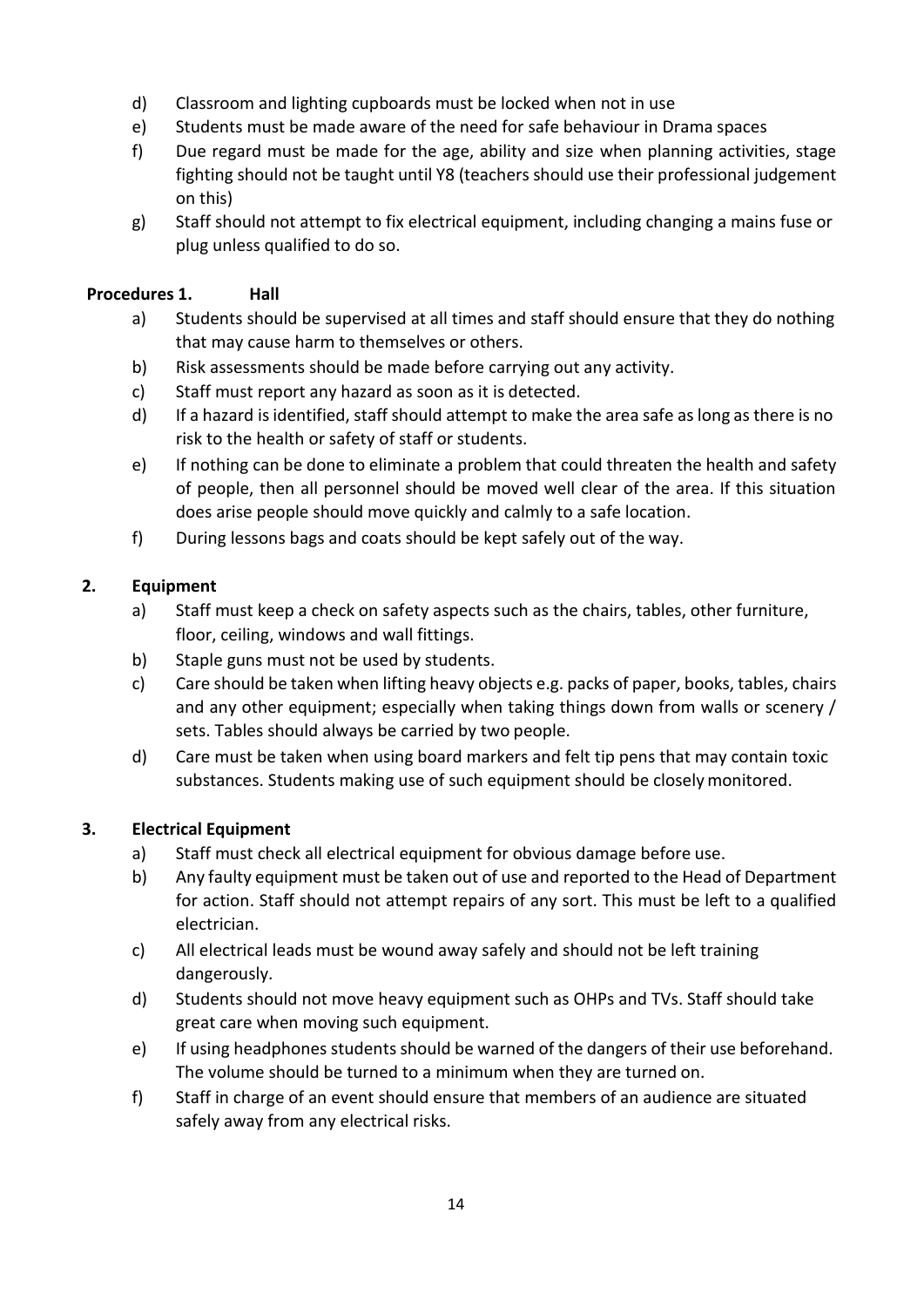# **4. Fire**

- a) All staff must be familiar with and follow school procedures in the case of a fire.
- b) All staff must ensure that their teaching room has a current fire notice.
- c) Staff in charge of an event should ensure that members of an audience are familiar with exit routes and procedures.

# **5. Accident Procedure**

- a) In the case of an accident, seek the immediate assistance of a colleague and inform the member of staff in charge as soon as possible.
- b) If first aid is needed, students should be sent to the Medical Room (Blackminster) or Main office (Pebworth).
- c) Accidents must be recorded in the Accident Book (which is kept in the medical room) at Blackminster or on Scholarpack at Pebworth by the supervising member of staff as soon as possible after the accident. If a teacher deals with an accident at which no member of staff is present, then they should fill in the report.

Care must be taken to ensure the correct extinguishers are used for any fire, with particular regard to possible electrical fires.

# **6. Lighting**

- a) **Dimmer racks**  Work with the electricity for dimmer isolated (red switches to the left of the racks)
- b) Lanterns Handle with care!
	- Heavy and hot when in use or just after.

Bulbs are very delicate; the casing is not made of glass, but quartz. This will absorb moisture from the skin and then will blow when lantern is turned on. Students must NEVER be permitted to touch the lighting rig, lanterns or desk.

# **7. Working at height**

Staff should only use the escalader / step ladders after receiving full training. Students are not permitted to climb the escalader / step ladders.

# **8. Educational Visits**

Staff must be familiar with school policy on planning Education Visits and complete all necessary paperwork. Steve Beavan at Blackminster and Neil Champs at Pebworth should be involved at regular intervals in the planning and organisation of the visit and each may deputise for the other in the case of one of them being absent.

Staff must be aware of the school's critical incident plan and ensure that the necessary precautions are taken when planning am education al visit

Registers must be taken at regular intervals to ensure students stay with the party.

A first aid kit should be taken on all EVs

Students should remain within the theatre grounds on theatre trips.

# **Supervision of Fieldwork / Field trips**

a. Staff must be familiar with departmental policy regarding the planning of fieldwork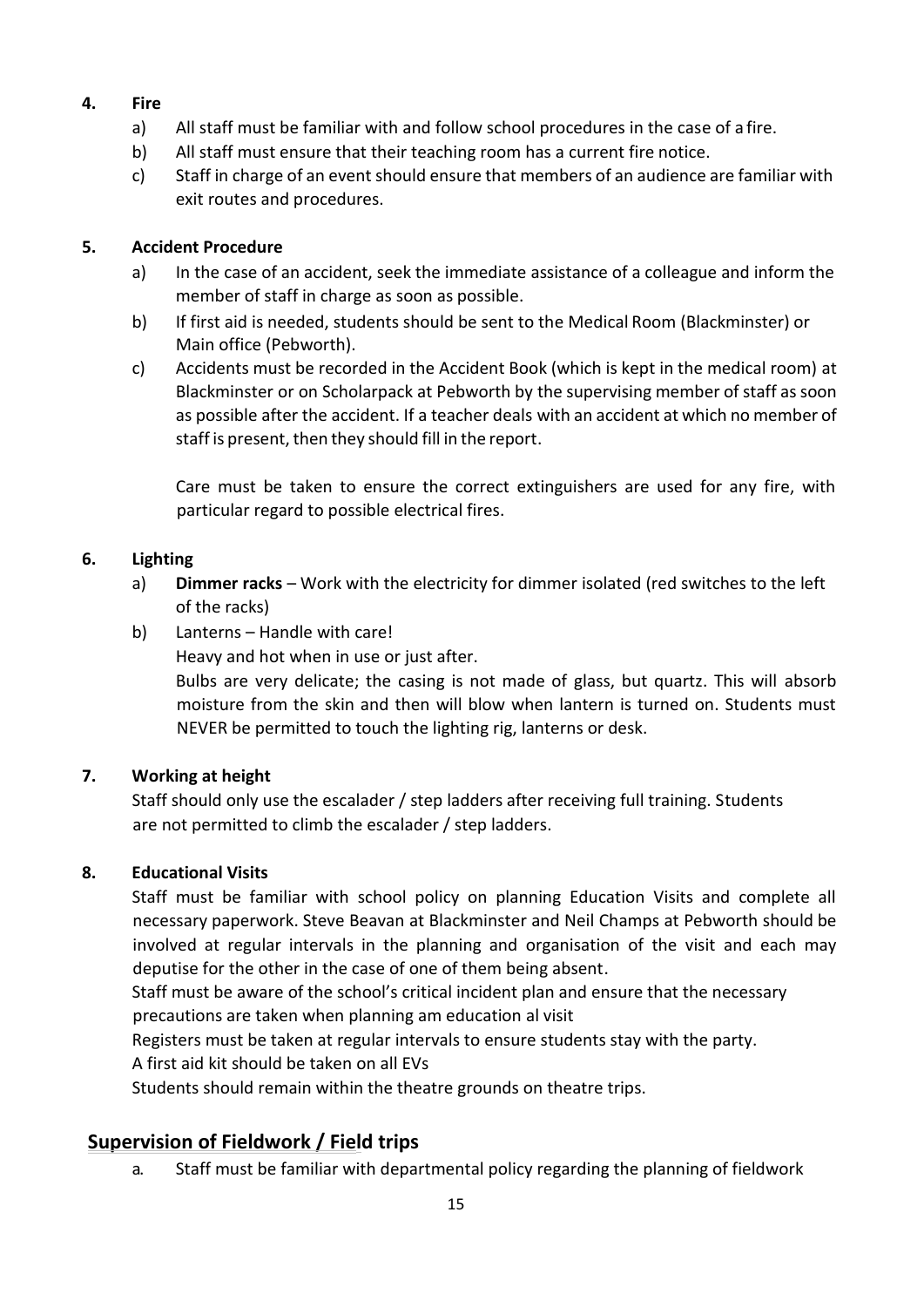visits.

- b. Registers must be taken as often as necessary to ensure that all students remain within the party.
- c. A first aid kit should be taken on all fieldwork activities away from the immediate environment of the school.
- d. In safe circumstances small groups of students may work out of the immediate sight of the teacher for a given period, but staff must make every effort to visit such groups frequently and insist on a rendezvous time and place. Students must never go off alone.
- e. In circumstances which could be regarded as remotely hazardous (e.g. near water, cliff tops etc.) students must always be under direct supervision.

More information about Health and Safety at Work can be found in the School Health and Safety Policy in your Staff Handbook.

# **Physical Education**

This policy supplements the whole school Health and Safety Policy.

Members of staff should be aware of, and within their subjects, comply with the written statement or policies which are found as appendices to the main policy:

| <b>COSHH Statement</b>      | Appendix I   |  |
|-----------------------------|--------------|--|
| <b>Accident Reports</b>     | Appendix II  |  |
| Fire                        | Appendix III |  |
| <b>Fieldwork Guidelines</b> | Appendix iv  |  |
| Computers                   | Appendix IV  |  |
| Minibus Safety              | Appendix IV  |  |

- 1. Students' safety should be a priority at all times.
- 2. Students should be supervised entering and leaving the buildings and in the changing rooms at all times.
- 3. Students must NOT be allowed into a working area (gym / hall) unattended AT ANY TIME. Unsupervised use of any P. E. equipment is not allowed.
- 4. Students should be supervised in the getting out / putting away of heavy or awkward equipment and only be expected to lift or carry equipment in relation to their physical development.
- 5. All equipment stores should be locked when not in use.
- 6. In throwing events, ALL STUDENTS MUST BE SITUATED WELL BEHIND THE THROWER.
- 7. Equipment MUST be counted in AND out so that equipment is not left out on the field or available to be used unsupervised. All students must be shown how to carry and use equipment safely.
- 8. Safe exercise should be used -for more details there is a book within the Department called "Safe Practice in PE and Sport" (AfPE). Allteachersshould become familiar with this document.
- 9. In contact sports, due regard must be taken of the size and ability of students. Careful grouping should be used to ensure that inequalities are minimised -thus reducing the risk ofaccidents.
- 10. Trampolines MUST only be used by qualified coaches and supervised AT ALL TIMES.
- 11. Where needed, appropriate safety equipment should be used for the relevant sport.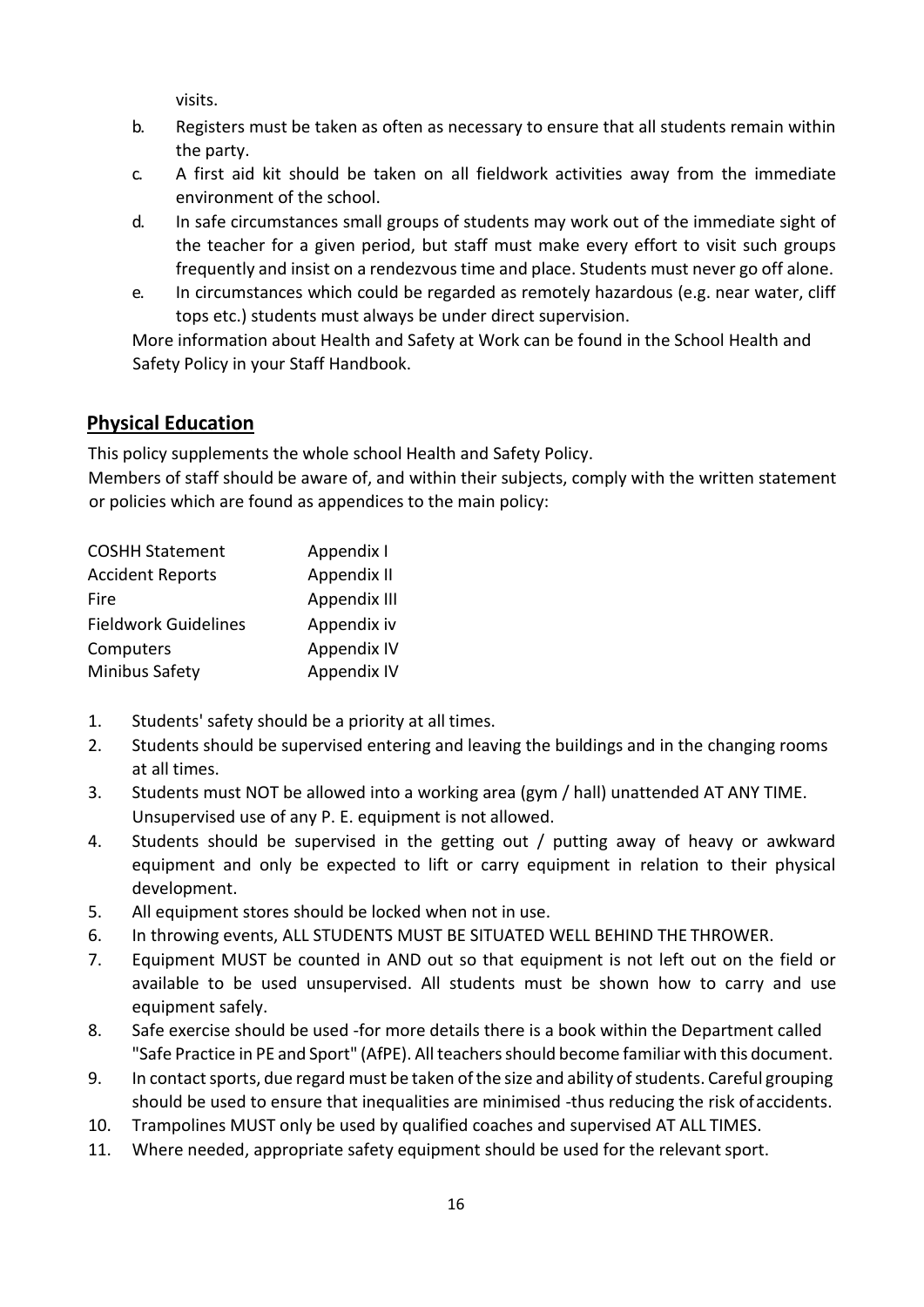- 12. Sporting fixtures should take place with due regard for Health and Safety and, where possible, a qualified first aider should attend and access to a telephone should always be available in case of serious injury.
- 13. Allstaff must be familiar with the NORMAL OPERATING PROCEDURE (N.O.P.) and EMERGENCY ACTION PLAN (E.A.P.) with regard to the use of any swimming pools.
- 14. All personnel new to the department must be made fully aware of the Department's policy and their responsibilities.

The Head of Department will ensure that this is done.

- 15. When using other facilities teachers are expected to take a mobile phone with them, in case of an emergency.
- 16. When travelling away on fixtures a contact name and number must be available along with student details, which are to be kept in the department.
- 17. When using a cricket ball students must be provided with a cricket helmet and pads and these must be worn.
- 18. When taking part in rugby students are strongly recommended by the RFU to wear mouth guards.
- 19. Rugby posts should always be protected with the appropriate post protector pads.

# **Science**

| <b>COSHH Statement</b>      | Appendix I   |
|-----------------------------|--------------|
| <b>Accident Reports</b>     | Appendix II  |
| Fire                        | Appendix III |
| <b>Fieldwork Guidelines</b> | Appendix iv  |
| Computers                   | Appendix IV  |

# **1. Introduction**

This Science Department Health and Safety Policy should be read in conjunction with the employer's general Health and Safety Policy and, where separate, the detailed arrangements for implementing that policy in this school.

# **2. General Aims**

It is the duty of all members of the science staff, i.e., teachers, technicians, staff who work in the department occasionally, (e.g., cover supervisors, special needs and bilingual staff):

- a) To take reasonable care for the health and safety of themselves and other persons who may be affected by their acts / omissions during work;
- b) To be familiar with this health and safety policy by periodic reference to it;
- c) To look out for any revisions;
- d) To follow its provisions, and
- e) To cooperate with other members of staff in promoting health and safety.

# **3. Duties and Functions or Tasks**

The employer, Blackminster Middle School/ Pebworth First School has the ultimate duty to ensure the health and safety of employees and others on the site.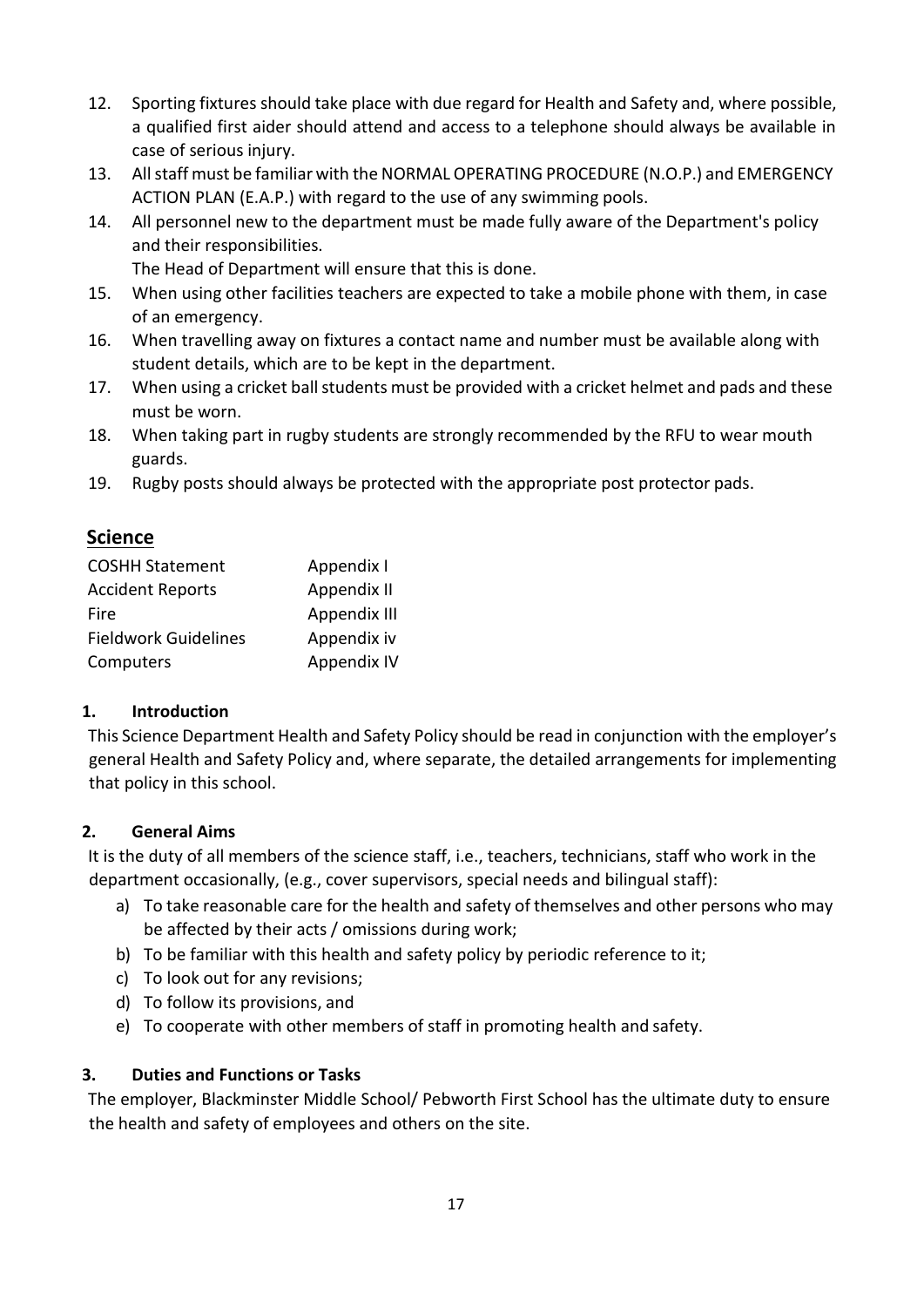The task of overseeing health and safety on this site has been delegated by the employer to the Headteacher.

# **4. Risk Assessment**

Every employer is required under various regulations<sup>1</sup> to supply employees with a Risk Assessment before any hazardous activity takes place. (Hazardous activities, common in science departments, are listed in the publications described in Appendix 2. Because it is impracticable for the employer to write risk assessments for each of the many activities in school science, this employer follows the HSC recommendation departments adapt to their local circumstances.

# **5. Equipment and resources**

- a) **Fume Cupboards**  The COSHH Regulations 2002 require the regular testing of fume cupboards(maximum interval 14 months) with a quick check before use. The Head of Science has the function of seeing that this happens.
- b) **Electrical Testing**  To meet the requirements of the Electricity at Work Regulations 1989, this employer requires portable electrical equipment to be inspected and tested regularly. The Head of Science has the function of seeing that this happens within the science department.
- c) **Radioactive Sources**  If ever used in school, The History of the Radioactive Sources (i.e., authority to purchase, record of delivery, details of event in the life of the source and eventual certificate showing method of disposal) would be kept in the Prep room with a copy in the school office.

The Use Log (showing the times that any sources are removed from and returned to their store) would be kept in the Prep room.

- d) **Pressure Vessels**  Autoclaves, pressure cookers and model steam engines need periodic inspection under the Pressure Systems and Transportable Gas Containers Regulations 2000.
- e) **Animals, plants and microorganisms in schools**  The hazards associated with the use of animals, plants and microorganisms are discussed in texts listed in Appendix 2.
- f) **Equipment safety**  All staff selecting equipment for purchase will check that it is safe and suitable for the intended purpose (to comply with the *Provision and Use of Work Equipment Regulations 1998*). Any user who discovers a hazardous defect in an item of equipment must report it to the Science Technician.
- g) **Personal protective equipment**  The employer accepts the duty to provide eye protection, gloves and laboratory coats for employees where the risk assessment requires them *(Personal Protective Equipment at Work Regulations 1992)*.
- h) **Chemicals** Offers of gifts of chemicals are viewed with extreme caution to ensure that stocks are not increased unduly and that no unwanted chemicals are included. The task of arranging safe storage of chemicals, including highly-flammable liquids, is given to the Science Technician who will see that labels are readable and that a soil kit is to hand and properly replenished.
- *i)* **Manual handling**  All regular operations involving lifting or carrying equipment, pushing trolley, etc will be assessed to see if any may give rise to risks of injury (*Manual Handling*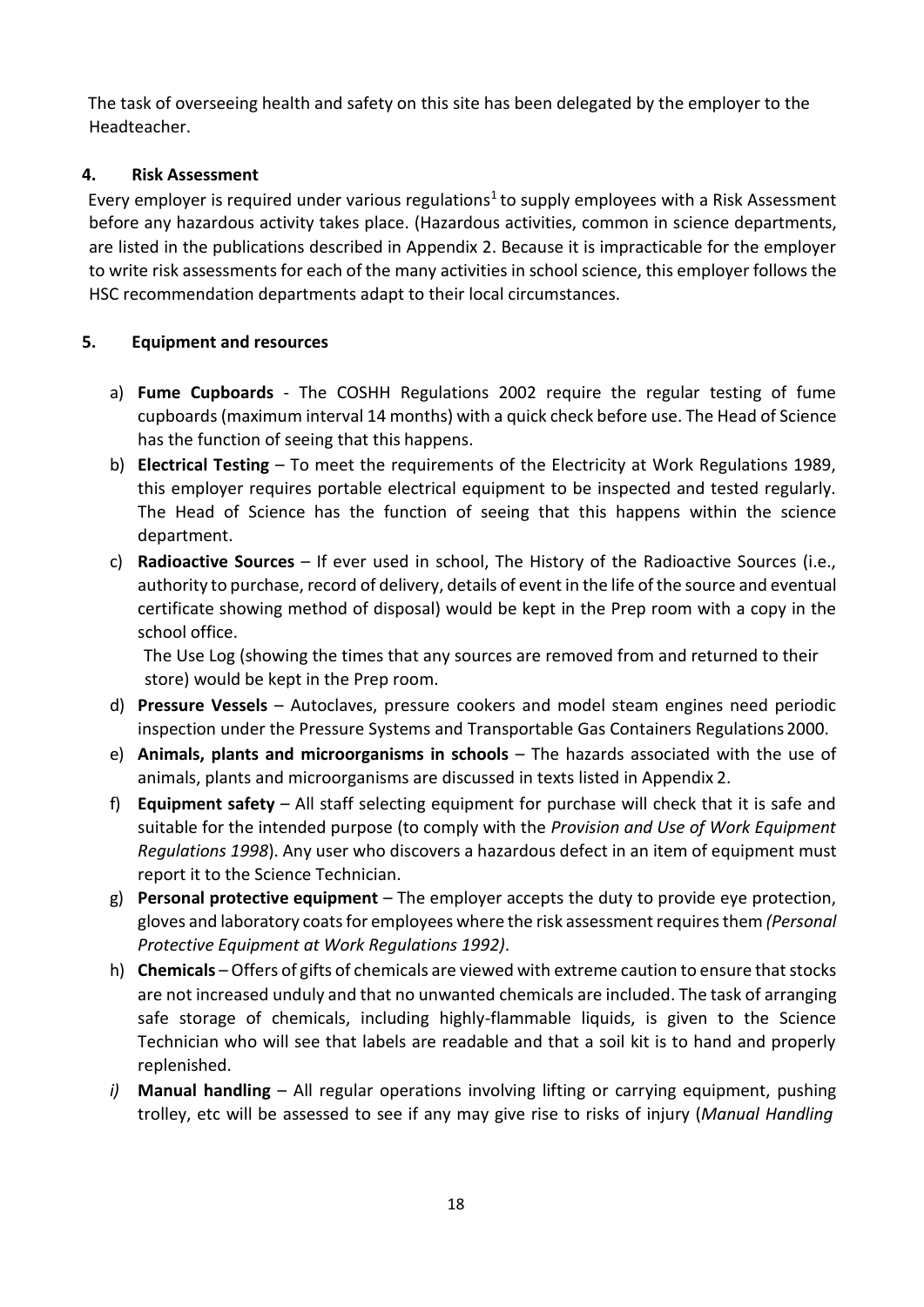**Paul** 2018--------------- Upda

*Operations Regulations 1992 as amended 2002*) by a team consisting of the Head of Science and the Headteacher/Business Manager.

- j) **Security** Accessto laboratories and preparation rooms will be controlled to comply with the *Management of Health & Safety at Work Regulations 1999*. Ideally, all laboratories, preparation rooms and store room should be kept locked at all times except when in use.All prep rooms and store rooms are clearly labelled "No entry for students".
- k) **Concerns for others**  All science areas are made safe for cleaners or contractors to work in before these persons are allowed to proceed.
- l) **Outdoor activities**  When planning any field trips etc, staff consult one or more of the following: the employer's code of practice, the CLEAPSS Laboratory Handbook, the Head of Science
- m) **Local Code of Practice** Staff will follow instructions from the employer, whether temporary or long term as expressed in the employer's Code of Practice. Copies of temporary instructions are attached to this policy in Appendix 7 as are recently-rescinded (lifted) instructions.

## **6. Emergency procedures**

- a) **Fire** Science staff will follow the normal school procedures in case of major fires. All science staff are to be trained to deal with minor bench fires, clothing fires and hair fires.
- b) **Spills –** Spills of any volume which do not give rise to significant quantities of toxic or highlyflammable fumes ('minor spills') are dealt with by teachers or technical staff using a 'spill kit' prepared for this purpose.
- c) **Injury –** Science staff will follow the normal school procedures in cases which require first aid. They will carry out immediate remedial measures, while waiting for first aiders, after the accidents which occur in science.
- d) **Reporting procedures –** Dangerous occurrences, injuries or suspected injuries to a student or a member of staff and instances off damage or theft will be reported using the standard school procedures.

## **7. Science department rules**

The Guideline for Science Staff are contained in Appendix 11 and the Rules for Students.

## **8. Training policy**

The person with the task of seeing that training is provided is the Head of Science.

## **9. Communications**

It is acknowledged that communication of safety information is of the greatest importance and is the task of the Head of Science with the assistance of the Science Technician.

## **10. Monitoring**

The employer expects the science department to monitor the implementation of this policy and the employer's Code of Practice for Science. Records of monitoring are kept by the Head of Science.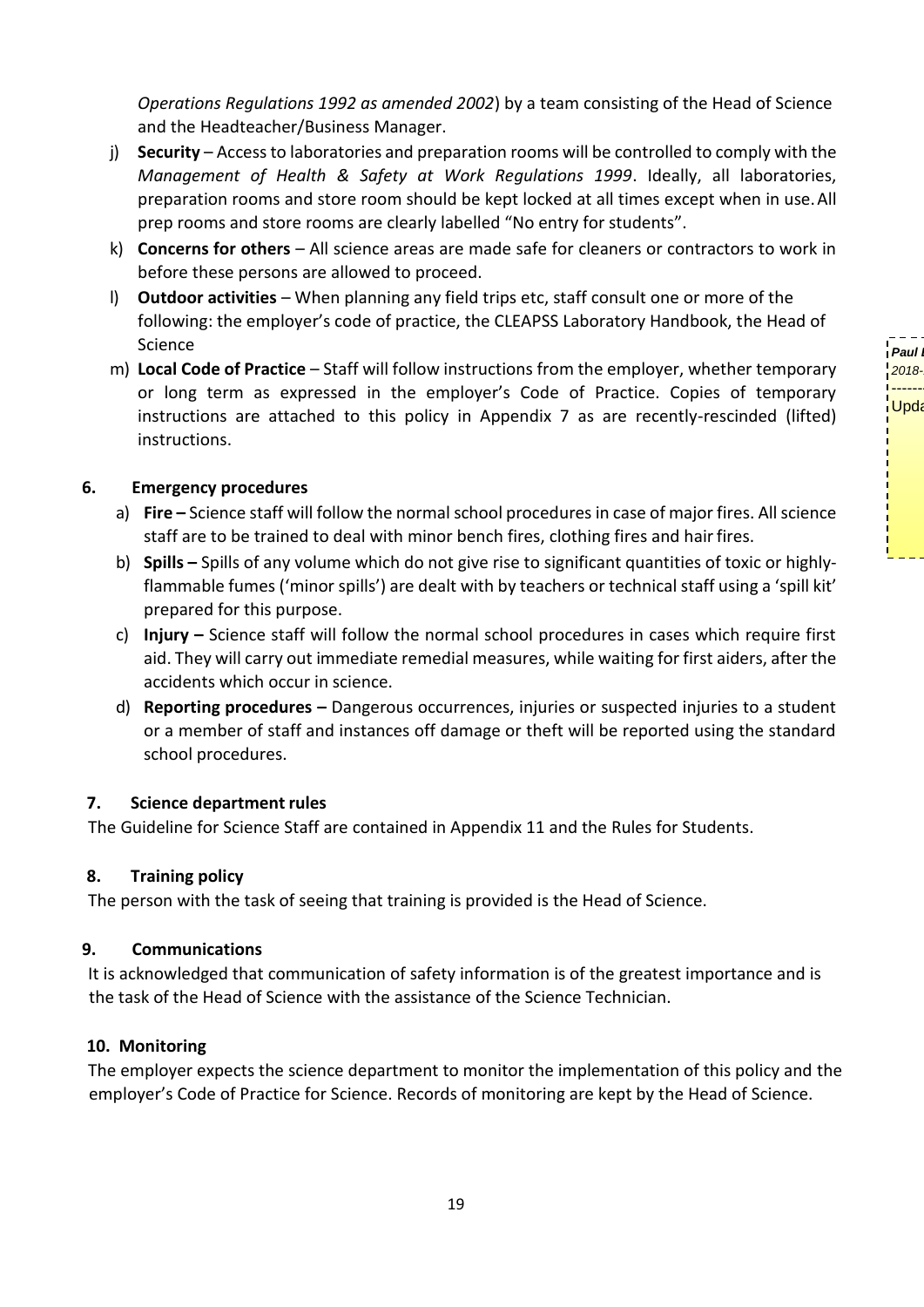# **Rules for students during science lessons**

- 1. You must not enter a laboratory unless instructed to do so by a teacher.
- 2. Always walk carefully around the laboratory.
- 3. You must not do anything with equipment or material unless told to do so by a teacher. You must follow instructions precisely.
- 4. You must wear eye protection when told to do so and keep it on until told to take it off when all practical work, including clearing away, is finished.
- 5. When instructed to use a Bunsen burner, make sure that hair, scarves, ties etc are tied back or tucked in to keep them well away from the flame.
- 6. When working with liquids, normally stand up; then you can move out of the way quickly if there is a spill.
- 7. Never taste anything or put anything in your mouth when in the laboratory unless yourteacher tells you do to so. This includes sweets, fingers and pencils which might have picked up dangerous chemicals from the bench.
- 8. If small amounts of chemicals or microbiological cultures get on your hands or any other part of the body, wash them off. Wash your hands after work with chemicals or with animal or vegetable matter.
- 9. Put waste solids in the correct bin, never in the sink.
- 10. Report any accident to the teacher. This includes burns or cuts and chemicals in the mouth, the eyes or on the skin.
- 11. Keep your bench clean and tidy, with bags put in a place where people will not trip over them. Wipe up small splashes with a damp cloth and report bigger ones to the teacher.

The full H&S policy can be found in the Science Department.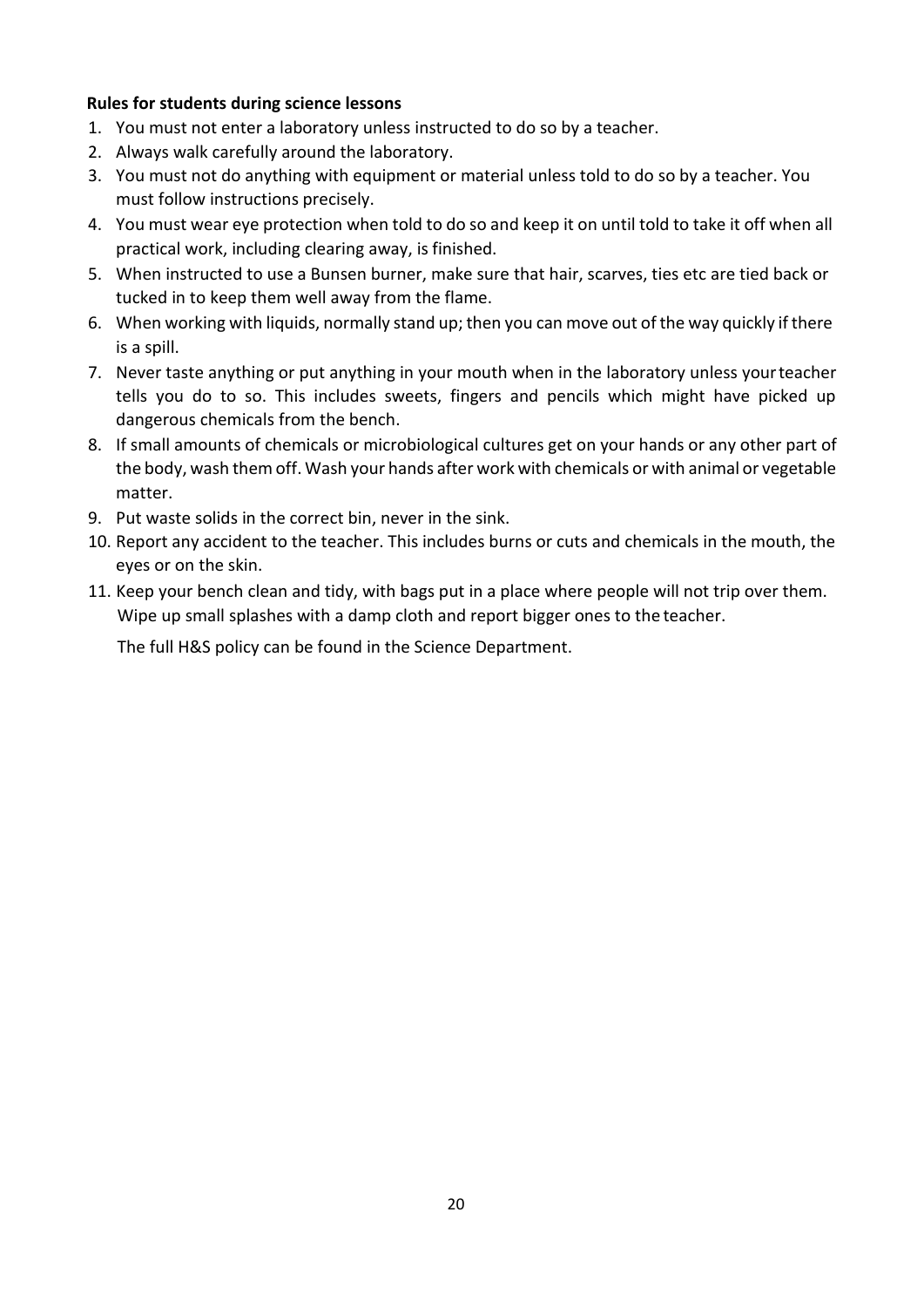# **APPENDIX I**

# **COSHH STATEMENT**

- 1. In accordance with the school Health & Safety Policy Statement and current legislation, every Department must carry out a risk assessment on all hazardous or potentially hazardous substances, including all aspects of use, storage and disposal.
- 2. Substances include:
	- a. Washing materials
	- b. Cleaning fluids
	- c. Chemicals
	- d. Dyes
	- a. Glazes
	- b. Glues
	- c. Correcting fluids and Toners.
	- d. Paints and petrochemical/spirit based substances.
	- e. Other dusts, powders and residues etc.

(This list is not definitive, take advice if you are unsure).

- 3. On no account are any of the above to be disposed of or used, unless the person using the substance or supervising its use or disposal is fully aware of the requirements or safety procedures for its use or disposal and their own personal responsibilities.
- 4. In all cases of doubt, staff should always seek the advice of the School Health & Safety Representative or the WCC Health & Safety Manager.

| Signed: |  |  | (Headteacher)        |  |  |
|---------|--|--|----------------------|--|--|
| Signed: |  |  | (Chair of Governors) |  |  |

Date: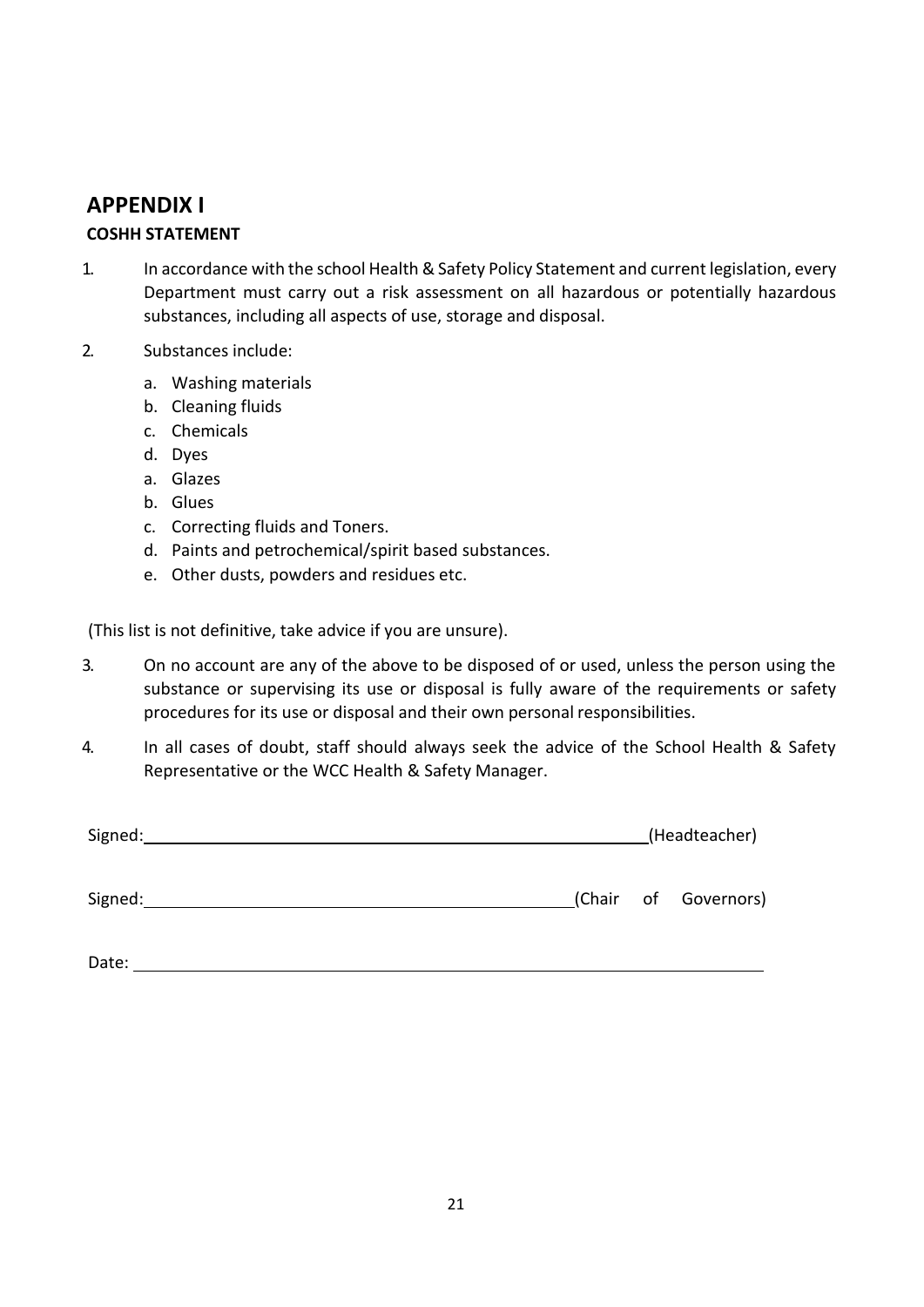# **Further details and explanations for Appendix II are contained in the Fire Safety Policy APPENDIX II FIRE DRILL ARRANGEMENTS**

# **September 2017 ACTION IN CASE OF FIRE**

Details will be found on the notices inside each room.

Tutors/Heads of Department/Head of School are responsible for ensuring that details are posted **ALONGSIDE THE EXIT DOOR.**

# FIRE ASSEMBLY POINT

At BMS, all students and staff will assemble on the yard at the front of the school. At PFS, all students and staff will assemble on the playground at the front of the school.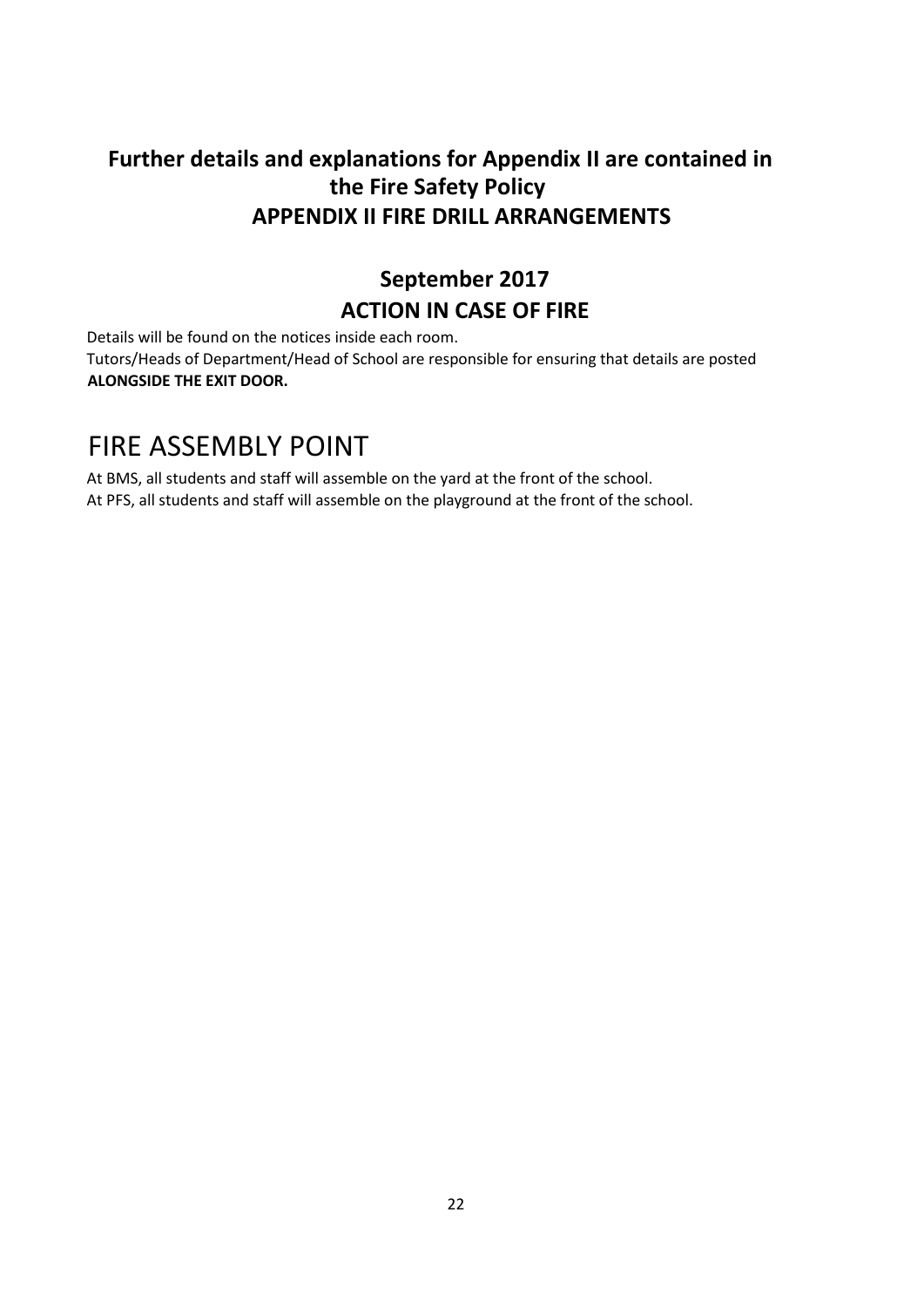# **Appendix III**

# **CROSS AND EXTRACURRICULAR POLICIES**

# **Work Experience / Go to work with a parent scheme – BMS Year 8 only.**

- 1. Worcestershire guidelines for the placement of students on work experience are followed.
- 2. Employers must have:
	- a. Public Liability Insurance
	- b. A Health and Safety Policy and sign a form to confirm this.
- 3. Students and parents must sign an insurance form or the student is not permitted to go on a placement.
- 4. The aim isthat all placements are visited by a member of staff either prior to or during the work experience where possible. Our aim is that all students are visited by a member of staff during the placement within the resources available.
- 5. If there are any concerns over the health or the safety of a student when visited, then the employer would be asked to rectify the situation immediately or the student immediately removed from the placement.
- 6. Allstudents are issued with general health and safety guidelines, which are discussed with them prior to placement.
- 7. Guidance notes are issued to work experience employers which detail expectations, including those relating to health and safety.
- 8. Students asked to comment on Health and Safety in evaluation.

# **WORK EXPERIENCE – HEALTH AND SAFETY Guidance Notes For Employers**

At the interview at the start of a placement, employers should go through the Health and Safety guidelines with students.

The aim of the work is to give the student an insight into the world of work, about the organisation of business and commerce and witness at first hand the disciplines of the work place. Employers will be expected to provide an appropriate supervisor. Employers taking part must be currently insured against liabilities to Third Parties. It is suggested that employers notify their insurance companies that they are involved in work experience placements.

Students should attend a preliminary interview to negotiate the overall structure of the programme and the work tasks to be undertaken. Also to be discussed at the interview are the standards of student presentation and conduct expected by the company, timesfor reporting and finishing work, lunch arrangements etc. A Work Experience Booklet is issued to each student within which general information and details be recorded.

During the placements, students are expected to gain an overview of the company and its organisation.

**Some brief guidelines for possible activities at workplace.**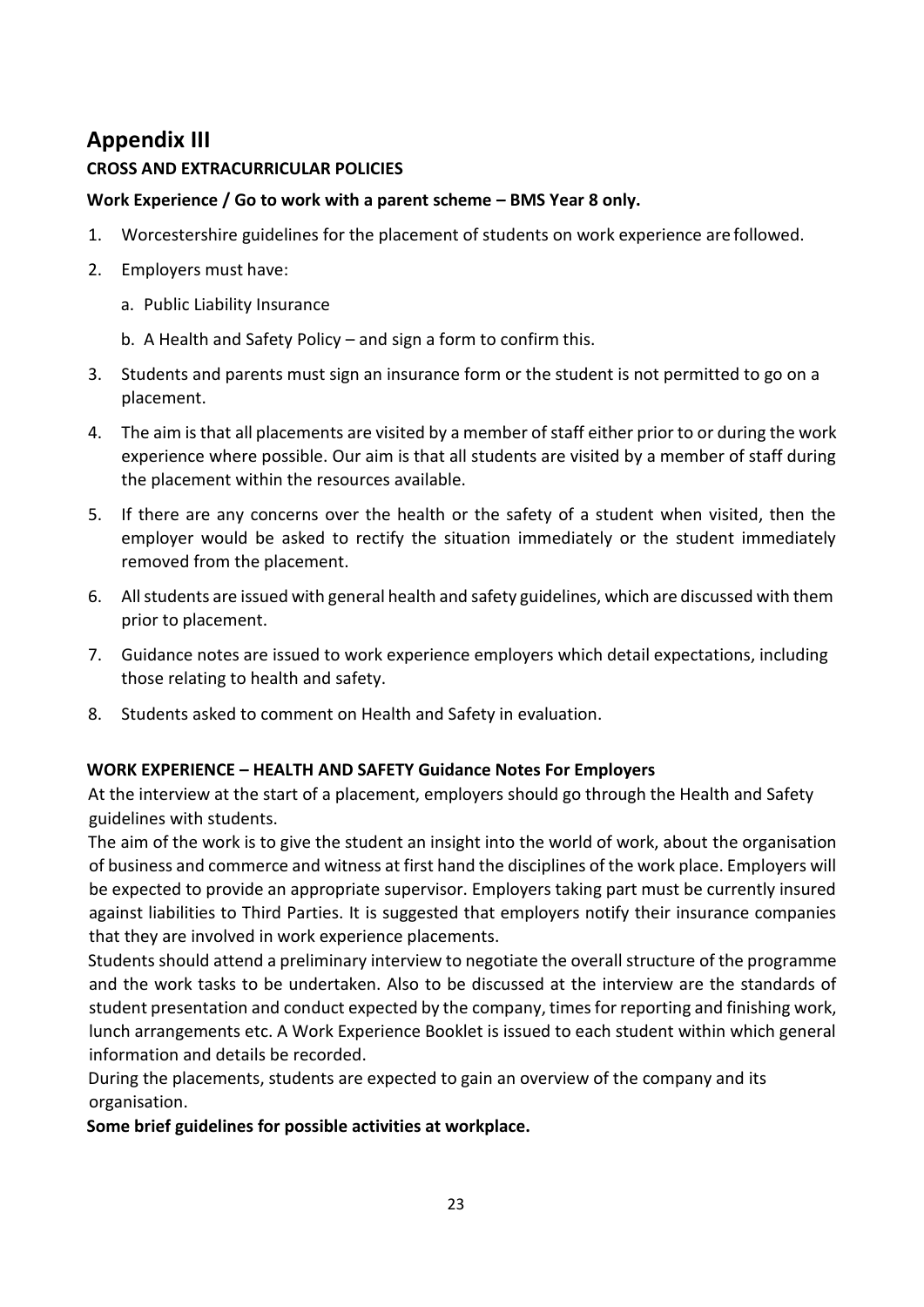- 1) Work alongside and shadow members of staff and observe and document their everyday tasks.
- 2) Record their own observation, personal achievements and difficulties.
- 3) Encourage problem-solving in the work place, identify a task / problem. Set student to observe, research, record data and present results and solutions.
- 4) Students will obviously have particular subject areas which they like at school, perhaps these might be in programmes of work i.e. Technology, Art, Languages. Students will be encouraged to include these details on their Employer Information (CV) and at their interviews.

Towards the end of the placement the student should request that the Employer's Assessment Sheet in the Work Experience Booklet is completed by their immediate supervisor.

Students consider H&S issues during preparation activities prior to Work Experience and are fully briefed on potential risks.

Access to current health and safety guidance can be found at:

# <http://www.hse.gov.uk/>

# **MIND HOW YOU GO (HEALTH AND SAFETY) – STUDENT GUIDANCE Introduction**

Going to work for the first time can be exciting and a bit strange. It can sometimes be dangerous. This is true whether you work in a factory, in an office, on a farm or on a building site. Fortunately, most dangers are recognisable and can be avoided.

Your work experience/'Go to Work with a Parent' placement will have its own safety rulesperhaps in a booklet or on a notice board. Some you will be told in an induction session on your first day. Make sure you listen to what you are told and OBEY THEM. Tasks

- 1) Look around the classroom you are in and list 6 possible hazards. Remember, hazards are not always obvious.
- 2) Could you produce a set of rules for a workplace under the following headings; tidiness protective clothing – machinery – moving objects about. Would you introduce any new safety rules for this school? Have you noticed any areas in school which you consider are dangerous?
- 3) Role play could be based on a fire simulation or an accident at work.

# **IN YOUR WORK EXPERIENCE BOOKLET YOU WILL BE EXPECTED TO COMMENT ON THE HEALTH AND SAFETY ASPECTS OF YOUR WORKPLACE – BE AWARE!**

Here is some information about the Health and Safety Act

- 1) Employers must see their premises are safe and are not a health risk.
- 2) Every workplace must have a recognised Health and Safety Officer.
- 3) Workers and employers must be aware of the need for a high standard of safety.

## **Duties of the Employer**

- a) All work areas must be kept clean and tidy with lavatory and washing facilities in easy reach.
- b) Work areas must be well lit and floor, stairs and passageways safe.
- c) Fire alarms must be tested regularly and fire exits clear.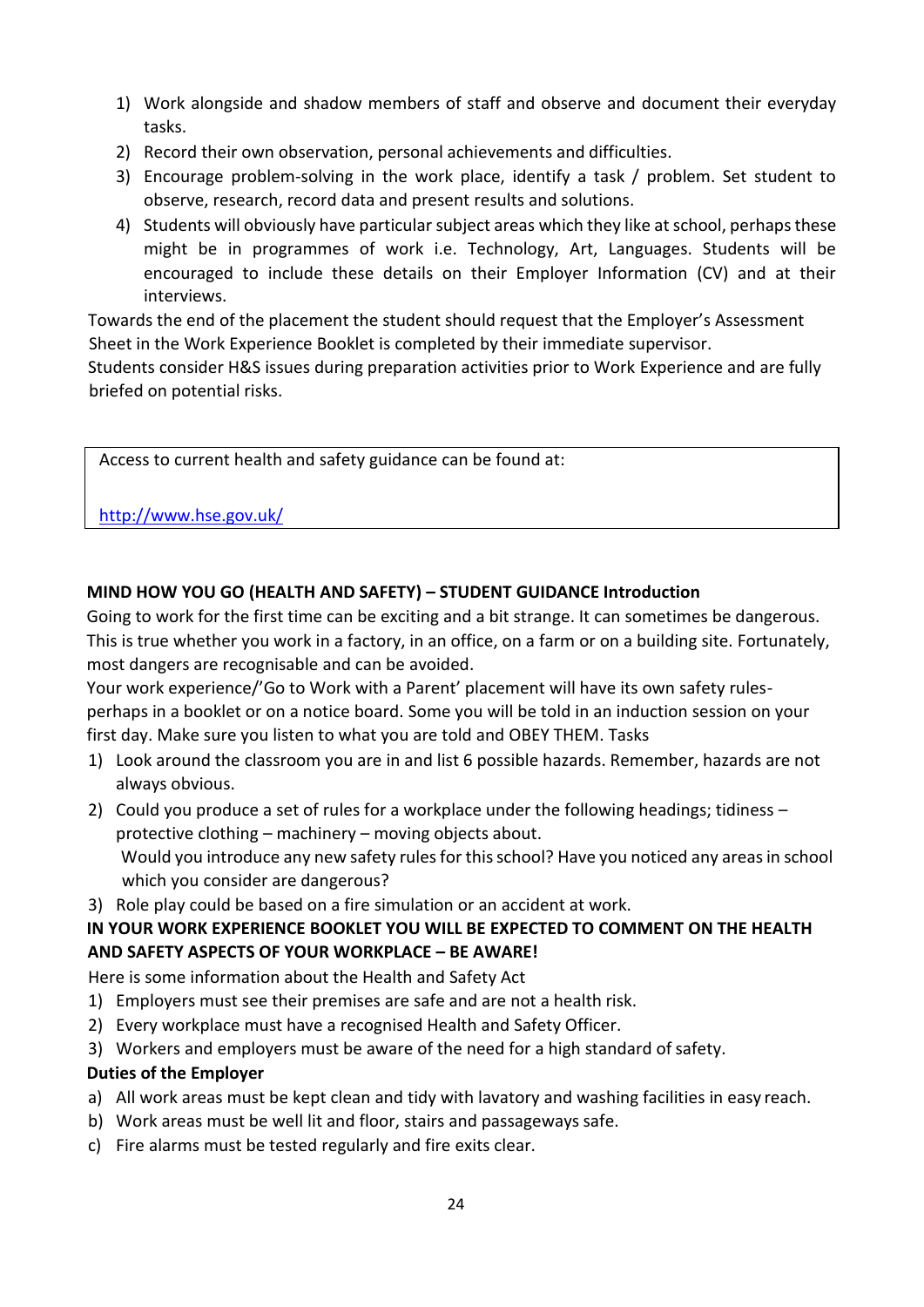- d) Machinery must be guarded, engines safe and care taken with cranes and lifts.
- e) There must be good first aid facilities and accidents reported.
- f) Information, instruction and training on Health and Safety should be provided to all workers.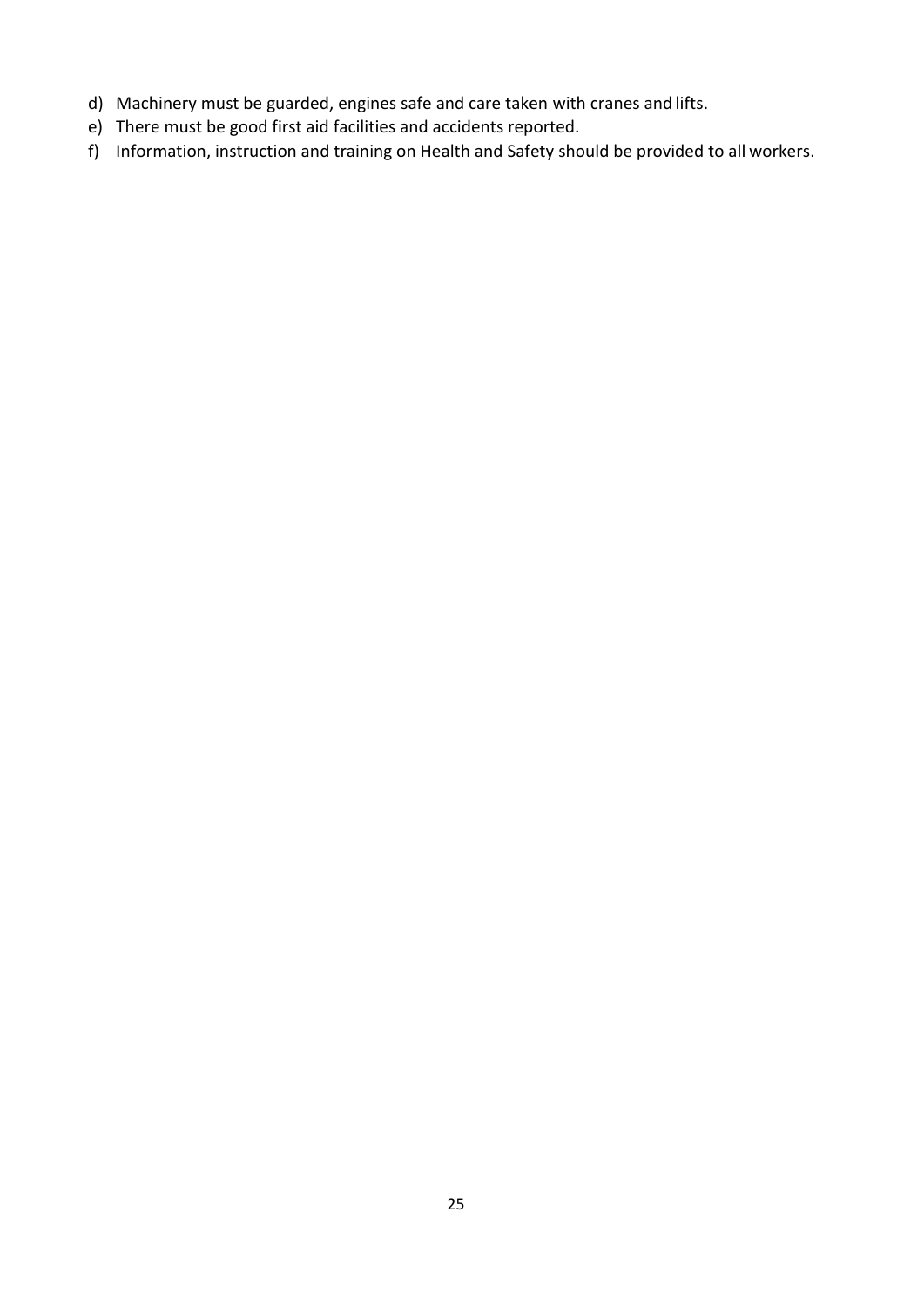# **APPENDIX IV**

# **MINIBUS SAFETY**

No one may use the minibus to convey students without having first passed a WCC Approved Minibus test. Details of the testing procedure may be obtained from the Business Manager. The minibus must be maintained regularly. The responsibility for this lies with the Site Manager. Road tax must be up to date. The responsibility for this lies with the Site Manager through the Business Manager.

The MOT certificate must be current and available on request from the office. The responsibility for this lies with the Site Manager through the Business Manager.

All drivers should make an inspection of the vehicle to ensure road worthiness before using it:

- 1) Lights should be clean and working.
- 2) Brakes if in doubt of efficiency DO NOT drive the vehicle.
- 3) Tyres should be in good condition and correctly inflated.
- 4) Doors should be closed properly
- 4) Seatbelts ensure that students wear seatbelts.
- 5) For convenience to other drivers, please leave the vehicle with at least ¼ tank of fuel.
- 6) Please leave the vehicle in clean condition and report any damage and concerns to the Site Manager in person.
- 7) Return keys promptly to the office
- 8) Passengers must wear a seatbelt.

The stated number of passengers must not be exceeded.

If an evening trip is envisaged after a school day, due consideration of the workload of the teacher must be undertaken. Cover may be sought for afternoon lessons.

## **Safety**

The safety of the occupants of the minibus and of other road users should be the primary concern of the driver and others responsible for the vehicle.

Drinking any amount of alcohol, even within the legal limits, affects a person's ability to drive. The driver must not / have not consume(d) alcohol.

It is illegal to drive whilst under the influence of drugs, certain medication or with defined medical conditions.

It is illegal to smoke whilst driving PSV. It is County policy not to allow smoking on vehicles at any time.

Whilst the vehicle is in use:

- a) All doors must be unlocked to ensure safe exit in emergency.
- b) You must be able to see through all the windows
- c) All gangways must be kept clear of luggage and other obstructions.
- d) Switch off the engine whilst refuelling or leaving the vehicle.
- e) Do not talk to the passengers whilst driving.

All other legal requirements must be complied with e.g. seatbelts must be worn. **Speed** The vehicle is subject to prevailing speed limits but must in any case not exceed:

- 50 mph Roads other than dual carriageways and motorways
- 60 mph Dual carriageways
- 70 mph Motorways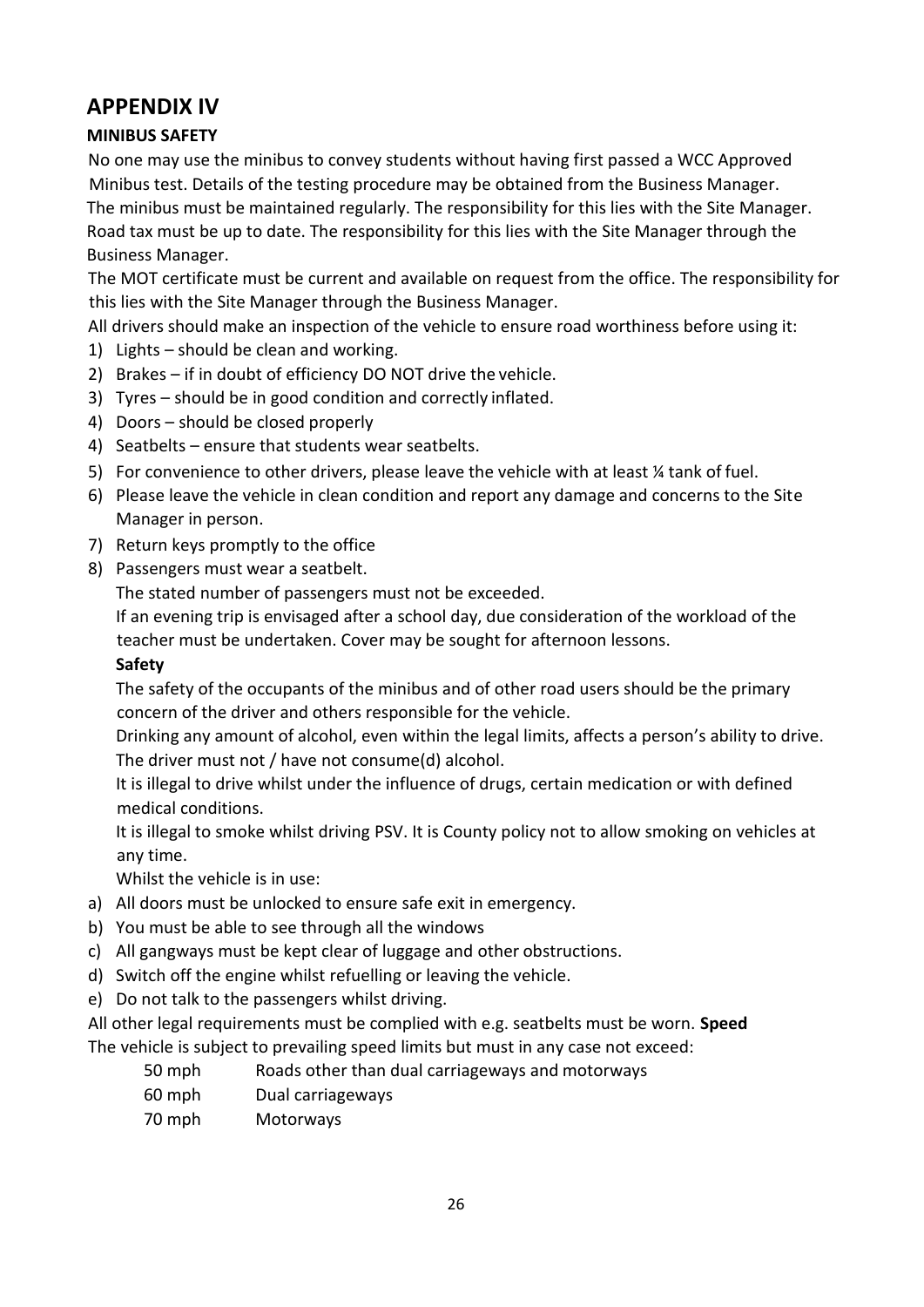## **The Driver**

IF THERE IS ANY DOUBT WHATSOEVER ABOUT THE ROAD WORTHINESS OF THE MINIBUS THEN IT MUST NOT BE USED UNTIL THE DEFECT IS EITHER RECTIFIED OR EXPERT ADVICE SOUGHT. THE POSTPONEMENT OR ABANDONMENT OF A JOURNEY IS A BETTER OPTION THAN AN ACCIDENT OR PROSECUTION.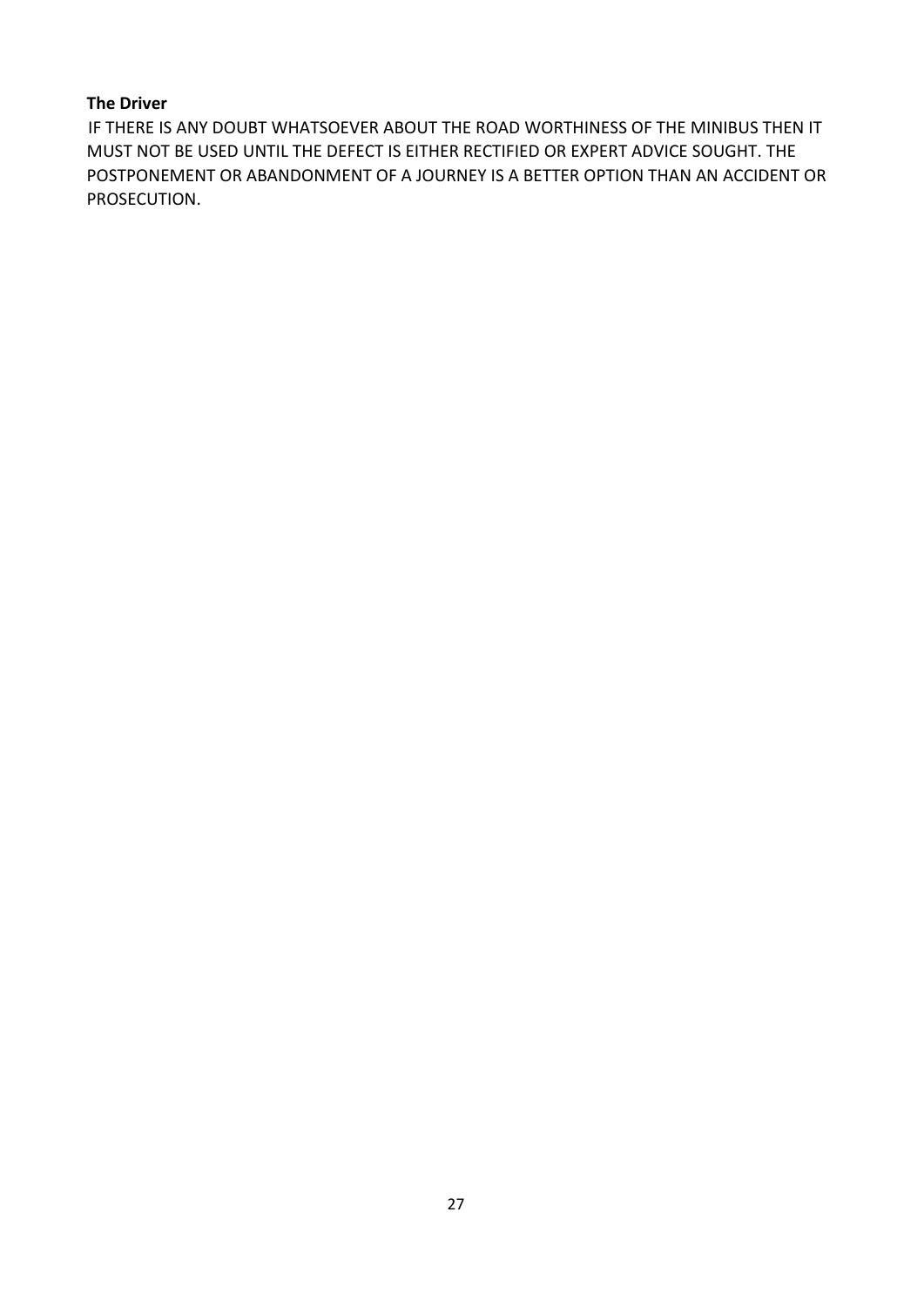# **APPENDIX V**

# **HEALTH AND SAFETY – FIELDWORK GUIDELINES**

# **Planning**

- 1) First decide what the purpose is of any proposed fieldwork or visit and which students are to be involved.
- 2) Discuss with Head of Department your proposals regarding purpose, suggested location, itinerary etc.
- 3) Check the school calendar to find a suitable date and time for the visit and fill in Change of Routine (CoR) form. Decide which members of staff will be involved in the visits so that the necessary cover can be arranged. Ensure that you check the County Guidelines on Educational Visits and School journeys for details of insurance, supervision ratio and any approval requirements. Check with staff that they are available.
- 4) If the school mini-bus is required ensure the mini-bus is booked using the mini-bus calendar.
- 5) If necessary, provisionally book the venue.
- 6) Decide on any necessary policy regarding the students who are to go. Is there a limited number of places? How will selection take place? First come first served; a particular set etc. It is important that if the visit is to be followed up in class that all students have equal access to the visit and any financial contribution is voluntary.
- 7) Calculate the cost of the visit and the estimate cost per student.
- 8) Draft a letter that will be sent to parents regarding the visit. Depending on the type of visit, the following is a list of possible information to be included:
- Information, in writing, outlining the type of activity to be undertaken, including the names of leaders.
- Date. Location, times
- Cost of the visit, if it is an "essential" activity request for voluntary contributions. If optional the actual cost and preferred method of payment.
- Details of insurance cover.
- Consent form to include name of student and tutor group.
- Medical information.
- Dietary needs.
- **Supervision arrangements.**
- Clothing / Equipment list.
- Spending money arrangements.
- Who should be contacted in case of queries / emergency.
- Consult with Head of School / Headteacher regarding the letter.

ALL LETTERS TO PARENTS SHOULD BE GIVEN TO THE ADMIN TEAM FOR TYPING AND CHECKING  $\cdot$ You will need to check and sign the letter.

9) Plan for the visit, this should involve an inspection visit and in all cases a Risk Assessment should be carried out to determine how hazards are to be avoided and that the safety of the students is ensured throughout the visit (see the Educational Visits Coordinator if assistance is required). Even if the visit is an annual event opening / closing times may change, entrance fees may alter etc.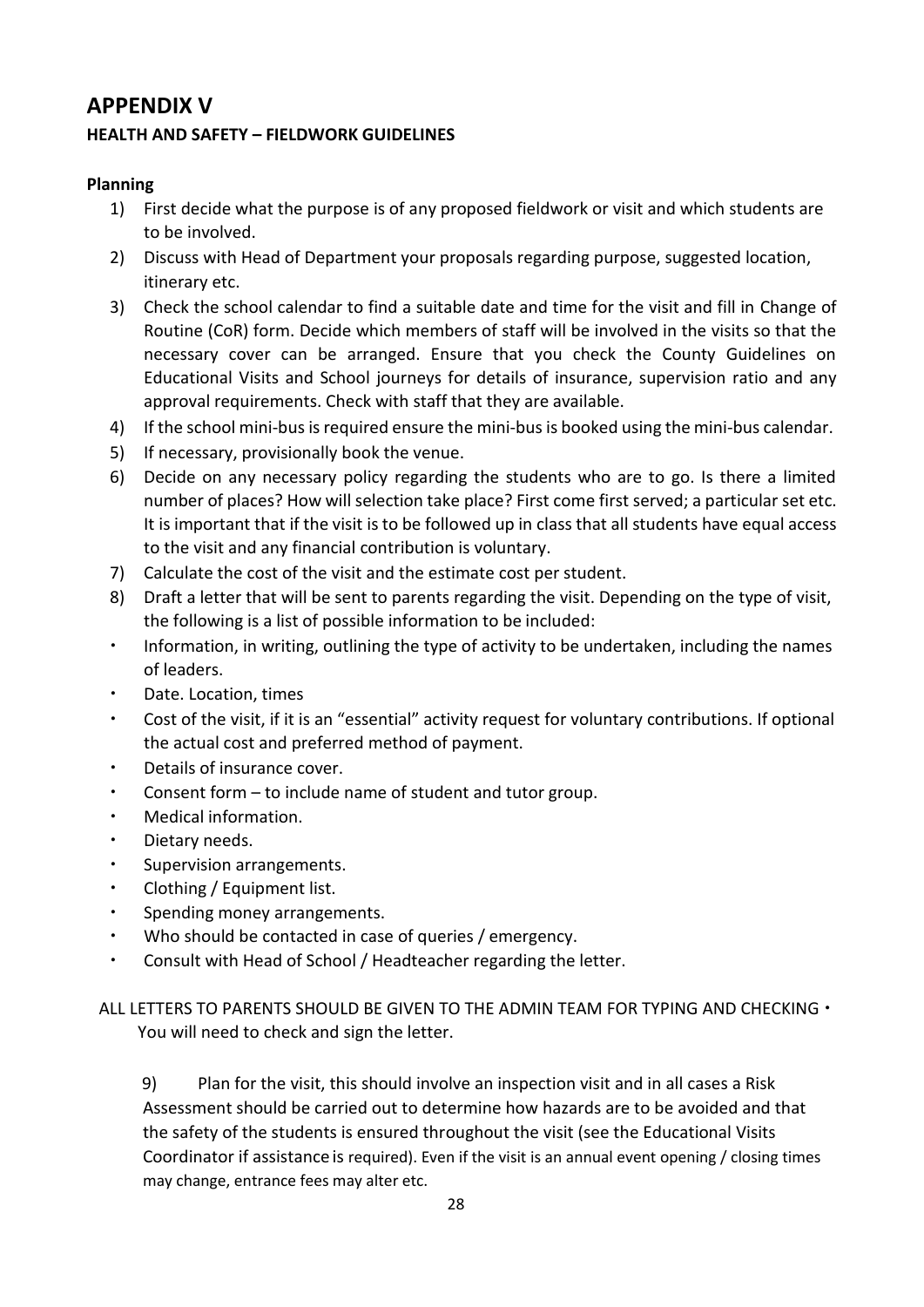- 10) Issue letter to those students involved and arrange for collection of return slips and 11) Make arrangements with the office staff for paying money in.
- 12) In the week prior to the visit, confirm with SLT the proposed arrangements regarding cover and check that there is an entry in the Bulletin.
- 13) Make sure that staff are informed of students who will be involved in the visit, especially any whose lessons are being disrupted. Put up a list of students involved on staffroom notice board in good time before the visit.
- 14) Check that any necessary transport has been booked.
- 15) Ensure that all staff involved in the visit know the arrangements. It may be a good idea to hold a meeting to clarify the purpose of the visit, arrange groupings of students, safety points and any other relevant information.
- 16) Ensure that the office know the itinerary for the visit, especially return times and where students will be dropped off. They will also need a list of the students on the visit in case of any emergency. If you are returning late make sure the site manager knows when the school gates need to be open.
- 17) When on a visit, ensure that the staff: student ratio is adhered to in accordance with County Council guidelines.

Residential Visits and Those Involving Outdoor Activity Centres See Mr. Champs or Mr Beavan for an 'Organiser's Check List'.

- **a)** An inspection visit should always be carried out.
- **b)** Parents should always complete Parental Consent forms (sample copies can be obtained from the school office).
- **c)** The Authority's guidance on staffing ratios should be followed.
- **d)** At least one of the supervisory adults should be a competent first aider.
- **e)** Emergency contact details should be left with two appropriate people.
- **f)** Any Providers should have the following insurance:
	- i. Public Liability, covering claims for negligence.
	- ii. Third Party Liability copies of current certificates should be requested.
- **g)** Centre staff competencies are confirmed by possession of Sports National Governing Bodies qualifications where appropriate.
- **h)** The centre guarantees that:
	- i. Sufficient equipment is used in all activities.
	- ii. That it is appropriate, correctly sized and fit for the purpose intended. iii. That the equipment is regularly checked for condition and that it is safe prior to use. iv. You should obtain in writing the occasions when centre staff will be held responsible for the students and when they expect you to be responsible.
- 18) There are some Walkie talkiesfor use between staff. If these would be useful please see Mrs. Bolton at least the day before.
- 19) In an emergency staff should contact the school office (BMS: 01386 830311; PFS: 01789 720 726) or the Headteacher's mobile, having phoned for the relevant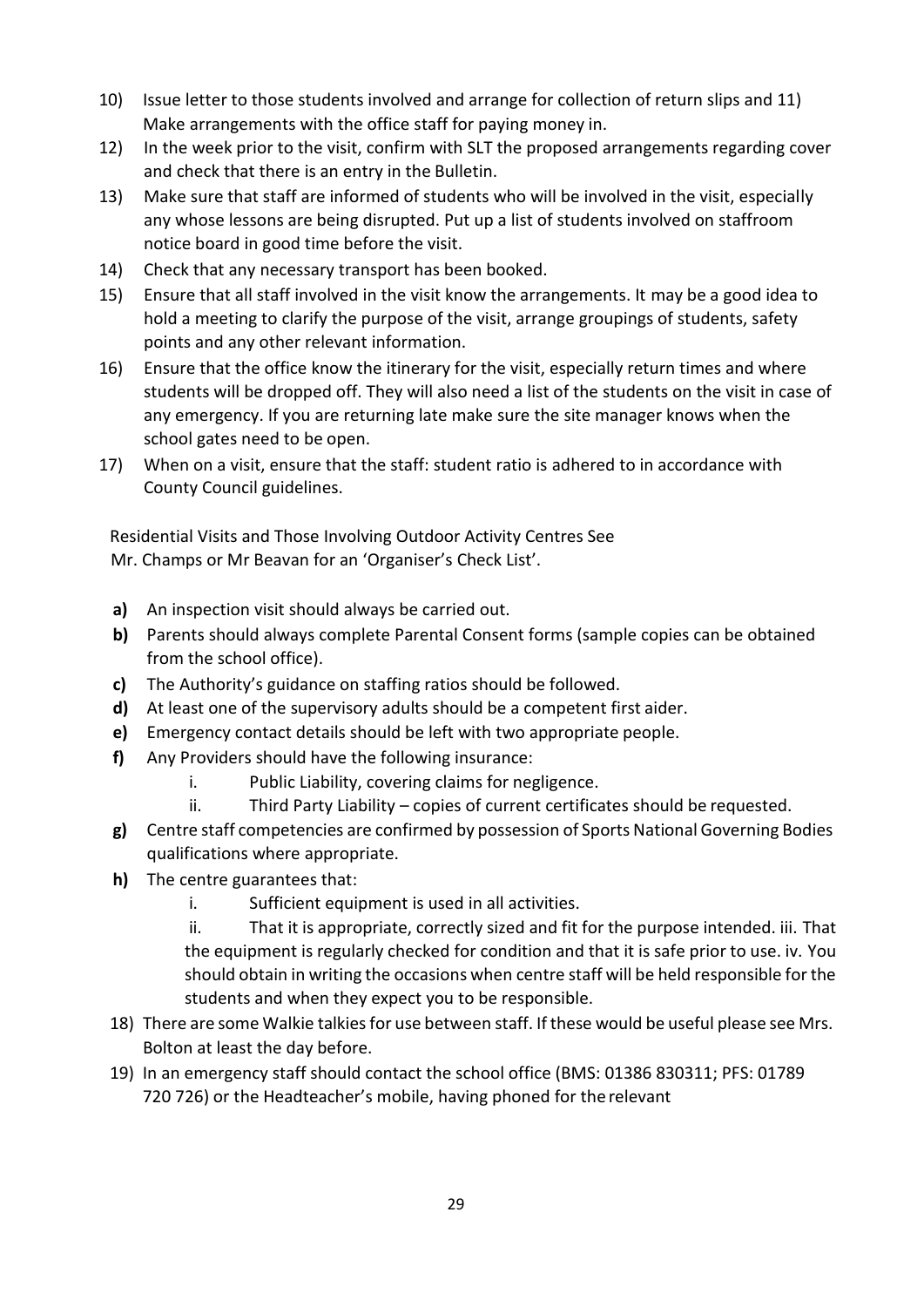Emergency Service using 999 or 112

# **Charging Policy**

- **a) Day Visits** See Charging Policy
- **b) Residential Visits**

See Charging Policy

# **APPENDIX VI**

# **HEALTH AND SAFETY GUIDELINES – COMPUTERS Using Computers**

- 1) Students and staff should not unplug or tamper with any plug socket, either at the rear of the computer or with the network or mains sockets unless authorised to do so by the IT Technician.
- 2) Power sockets should not be switched on or off by students while computer or peripheral is on.
- 3) Computers on desks or tables should not be moved except as directed by the IT Manager. Mobile computer stations should only be moved by staff and then only with all power and network connections off and removed from the wall sockets. Care should be exercised to ensure that network cables are not stressed by such movement.
- 4) Food and drink should never be consumed or brought near computer stations.
- 5) Students should not alter the contrast, brightness or other controls found on the front on monitors. Staff should monitor these settings to minimise excessive or bad display characteristics,
- 6) Students should not be expected or permitted to use a computer system for longer than one hour without a 15 minute break away from the system. This would normally require them to log off and move away from the system.
- 7) Staff should be aware of the needs of users suffering from identified medical conditions that put them at risk when using computers.
- 8) Adequate space should be provided around the work station for users to make use of the system and for ventilation.

Staff should be aware of the current legislation in respect of the use of Video Display devices and how they affect them. Consideration of the implications of these regulations should also be given to all computer users. This information can be found in the main WCC Health and Safety manual (Section 6.8) in the Finance Office and at<http://www.hse.gov.uk/>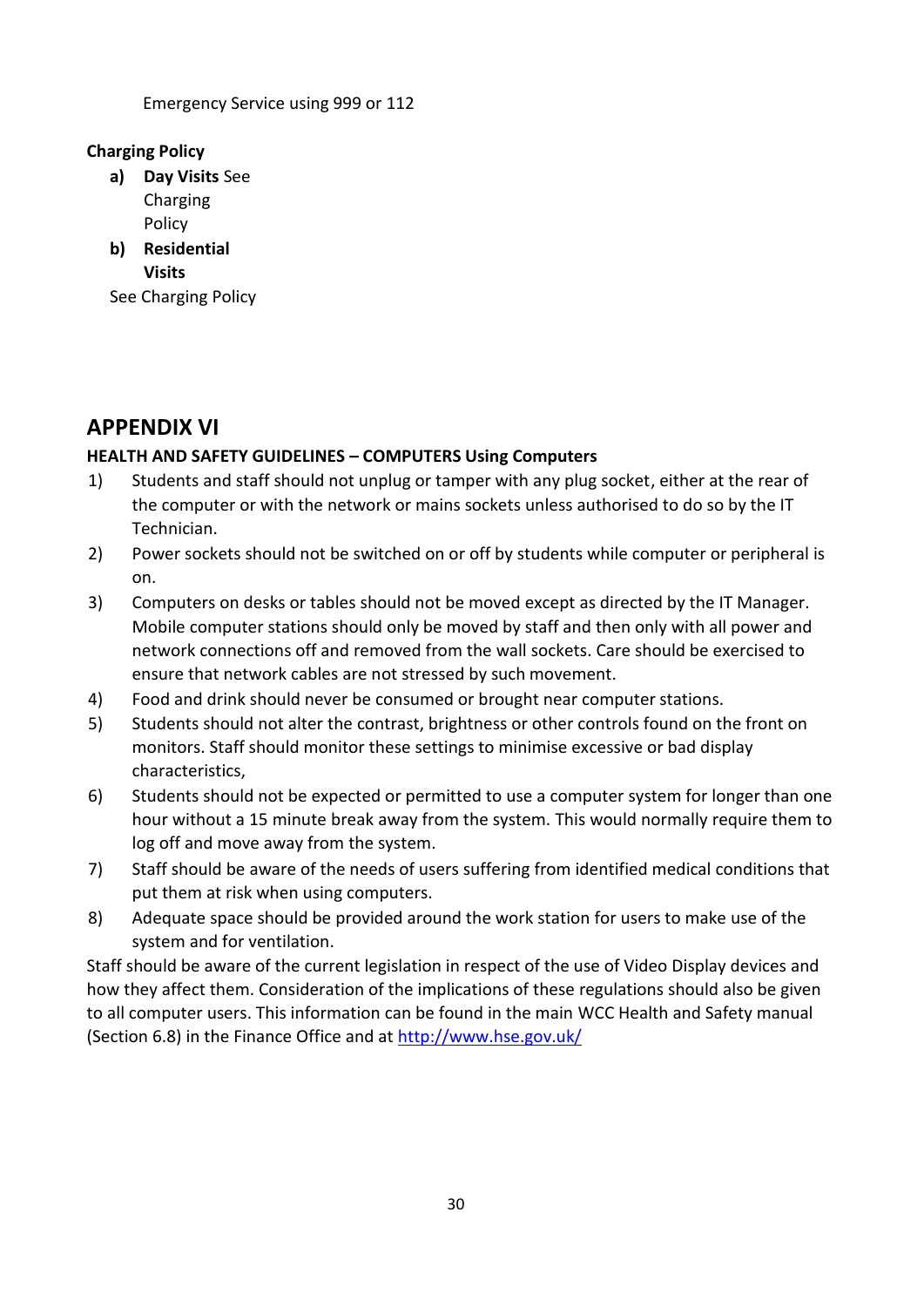# **Appendix VII - Menopause**

#### 1. Aims

This policy aims to:

Make sure that our Federation can support staff affected by the menopause and help them to feel comfortable at work, both when experiencing symptoms and when asking for support and adjustments

Set out how our school will make reasonable adjustments to minimise the risk of the working environment making menopausal symptoms worse for those experiencing them

Minimise menopause-related stigma in our school by educating staff on what it is and the symptoms that staff affected by it might suffer

Provide further resources to help staff, particularly line managers, to support others through difficulties the menopause may cause them

#### 2. Definitions

The menopause is a stage of life when a woman\* stops having periods. It typically affects those aged between 45 and 55, when oestrogen (female sex hormones) levels begin to fall. In the UK, the average age to reach the menopause is 51.

Perimenopause is the time of hormonal change leading up to this, when a woman may experience symptoms. Post-menopause is the time beyond menopause.

Early menopause is when a woman's periods stop before the age of 45. It can happen naturally, or as a side effect of some treatments.

For the purpose of this policy, any reference to the menopause shall include perimenopause and early menopause.

\*We acknowledge that while the majority of people affected by the menopause will be women, those who are trans or non-binary may also experience the menopause or menopause-type symptoms. The support outlined in this policy is designed to meet the above aims for all affected colleagues.

#### 2.1 Symptoms

Individuals suffering from the menopause may experience symptoms that cause changes to their emotions and other aspects of their health, some of which may impact them at work.

Menopausal symptoms might include:

Hot flushes, night sweats and palpitations

Difficulty sleeping, insomnia and fatigue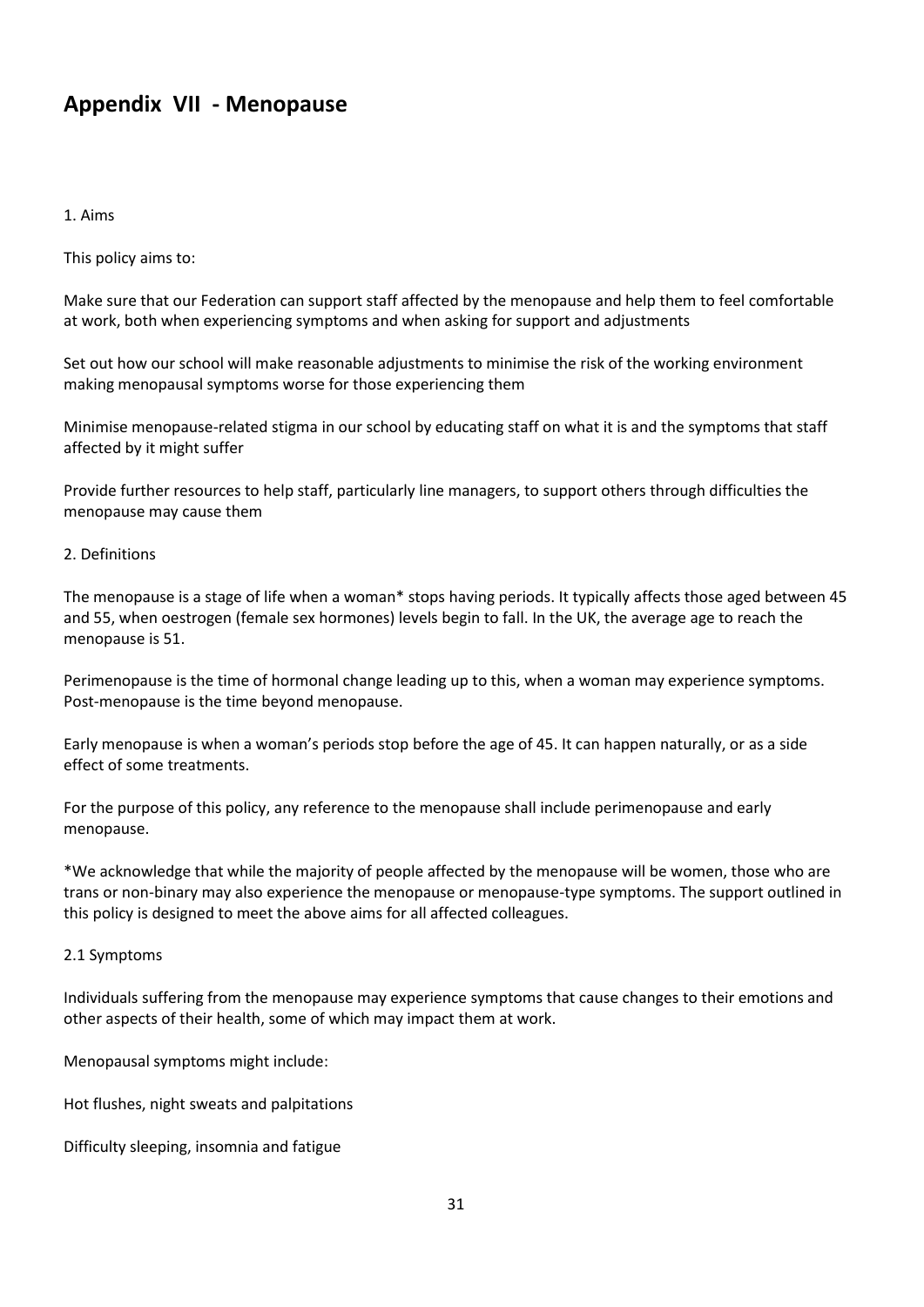Low mood, anxiety and depression

Headaches and joint and muscle pain

Weakened bladder function and urinary tract infections

Vaginal dryness and reduced sex drive

Problems with memory, confidence and concentration

For some individuals, being at work may make their symptoms worse. For example, if the temperature is too high, this may cause symptoms such as hot flushes, dizziness, discomfort, sweating and heart palpitations.

Symptoms affecting sleep can make it difficult for staff experiencing them to concentrate and stay focused, while low confidence, low mood and anxiety may impact on decision-making and relationships with colleagues.

We acknowledge that the menopause will affect everybody differently – some individuals may experience no symptoms at all, and some may experience a variety. We will adapt our response to staff affected by the menopause on a case-by-case basis.

3. Legislation and guidance Under the Health and Safety at Work Act 1974, employers have a legal duty to ensure the health, safety and welfare of all staff, so far as is reasonably practicable. The Management of Health and Safety at Work Regulations 1999 require that employers make an assessment of the risks to the health and safety of their employees. This requires undertaking general risk assessments, which should include specific risks to the health of staff affected by the menopause. The Equality Act 2010 prohibits discrimination against an individual based on the protected characteristics, which include age, sex and disability. Employers are under a statutory duty to consider whether any 'reasonable adjustments' are required to alleviate any disadvantages staff encounter based on these characteristics. Section 6 of the Equality Act 2010 states that a person has a disability if:

They have a physical or mental impairment, and

The impairment has a substantial and long-term adverse effect on their ability to carry out normal day-to-day activities

Relating specifically to menopause symptoms:

Many of the aforementioned symptoms would be likely to be classified as a physical and/or mental impairment

'Substantial' means more than minor or trivial

'Long-term' means an impairment if it has lasted for at least 12 months, is likely to last for at least 12 months, or is likely to last for the rest of the life of the person affected

'Day to day activities' are those carried out by most people on a regular basis, and includes but is not limited to: walking, driving, carrying or moving things, being able to concentrate, writing, reading, typing, speaking

Ongoing symptoms linked to the menopause may meet the definition of a disability and where they do, employers will be required to consider whether any reasonable adjustments are required to alleviate any disadvantage.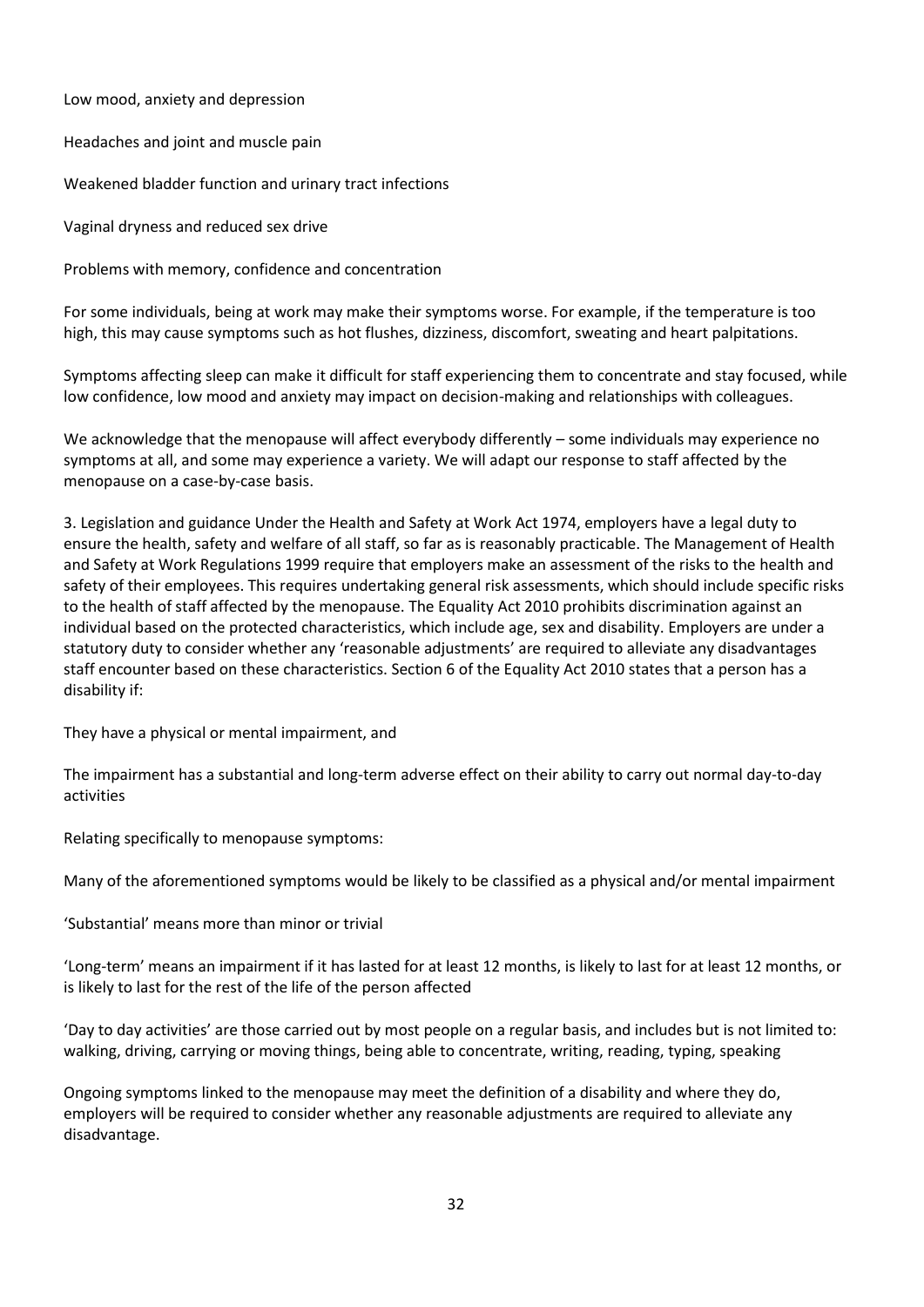Any such adjustments will be made on a case-by-case basis and, where appropriate, staff affected by the menopause will be offered a variety of approaches to support them.

4. Roles and responsibilities

4.1 The local authority and governing board

Worcestershire County Council has ultimate responsibility for health and safety matters in the school, but delegates responsibility for the strategic management of such matters to the school's governing board.

The governing board delegates operational matters and day-to-day tasks to the headteacher and staff members.

4.2 Role of senior staff

Senior staff will make reasonable adjustments to the workplace to support staff experiencing the menopause, and to make sure the workplace doesn't make their symptoms worse, by:

Carrying out individual risk assessments to assess working conditions in line with the specific needs of staff affected by the menopause if requested to do so

Monitoring the wellbeing of staff through regular surveys and structured conversations

Providing resources and training opportunities to make sure that all line managers are aware of the menopause, its potential impact on work, and what adjustments may be necessary

Promoting information about and access to external support services

Ensuring good ventilation and air quality throughout the school, leaving doors open where appropriate and ensuring windows can be safely opened

Ensuring regular access to cold drinking water for all staff

Regulating and monitoring the temperature of the school and collecting feedback from staff, as well as ensuring the temperature can be regulated per room as far as possible

Ensuring toilet, washing and sanitary facilities are accessible for staff, and establishing a system that allows for cover for staff to access these facilities where necessary while they are teaching

Providing small desk fans to help staff cool down

Fitting blinds to windows

Ensuring that staff affected by the menopause can speak any member of SLT about their symptoms in confidence, if they do not feel comfortable doing so with their line manager

Senior staff will work to create a culture in the school where staff can talk openly about the menopause by:

Providing information on the menopause in the staff room, e.g. posters and leaflets

Providing training for staff and managers to achieve consistent practice

Considering the use of an occupational health service or employee assistance programme (EAP)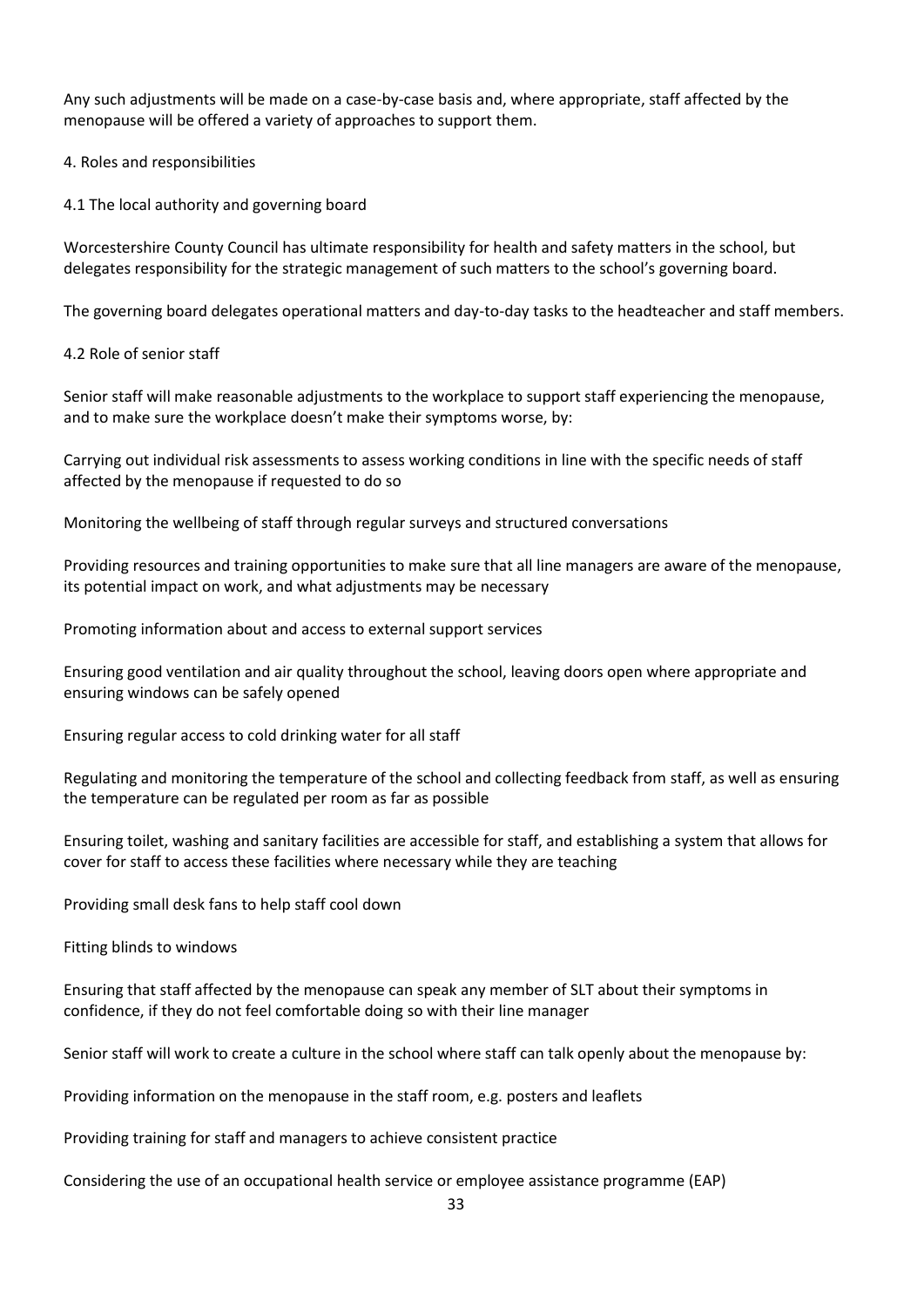4.3 Role of line managers

Line managers who work with staff who may be affected by the menopause will:

Provide a non-judgemental, empathetic and confidential support system to staff

Appreciate the personal nature of any conversations about the menopause and treat them confidentially and sensitively

Monitor sickness absence, and have support meetings with staff if any patterns emerge

Have regular, informal conversations with staff that they line manage who are affected by the menopause to discuss what support they need, and record any reasonable adjustments that are agreed

Consider flexible working requests in order to accommodate acute symptoms

Allow staff affected by the menopause to take regular breaks from their work if necessary to help manage symptoms

Give swift permission for absence to attend medical appointments

Promote information about and access to external support services

Be sensitive to health issues such as the menopause during the performance management/appraisal process

If necessary, seek advice from HR or occupational health colleagues, or discuss a referral with the staff member to occupational health for further support

4.4 Role of staff members affected by the menopause

We encourage staff who are experiencing menopausal symptoms that are impacting their health and wellbeing at work to:

Share their practical needs to reduce the difficulties the menopause can cause and their preferred coping strategies with their line manager, or with any member of the SLT

Report honestly about their wellbeing and let their line manager or another member of SLT know if the menopause is having an impact on this

Make time in their schedule to visit their GP and other support services

4.5 Role of all staff

All staff are expected to:

Promote health and wellbeing for themselves and others at all times

Treat each other with empathy and respect

Support other members of staff, such as by providing practical assistance or emotional reassurance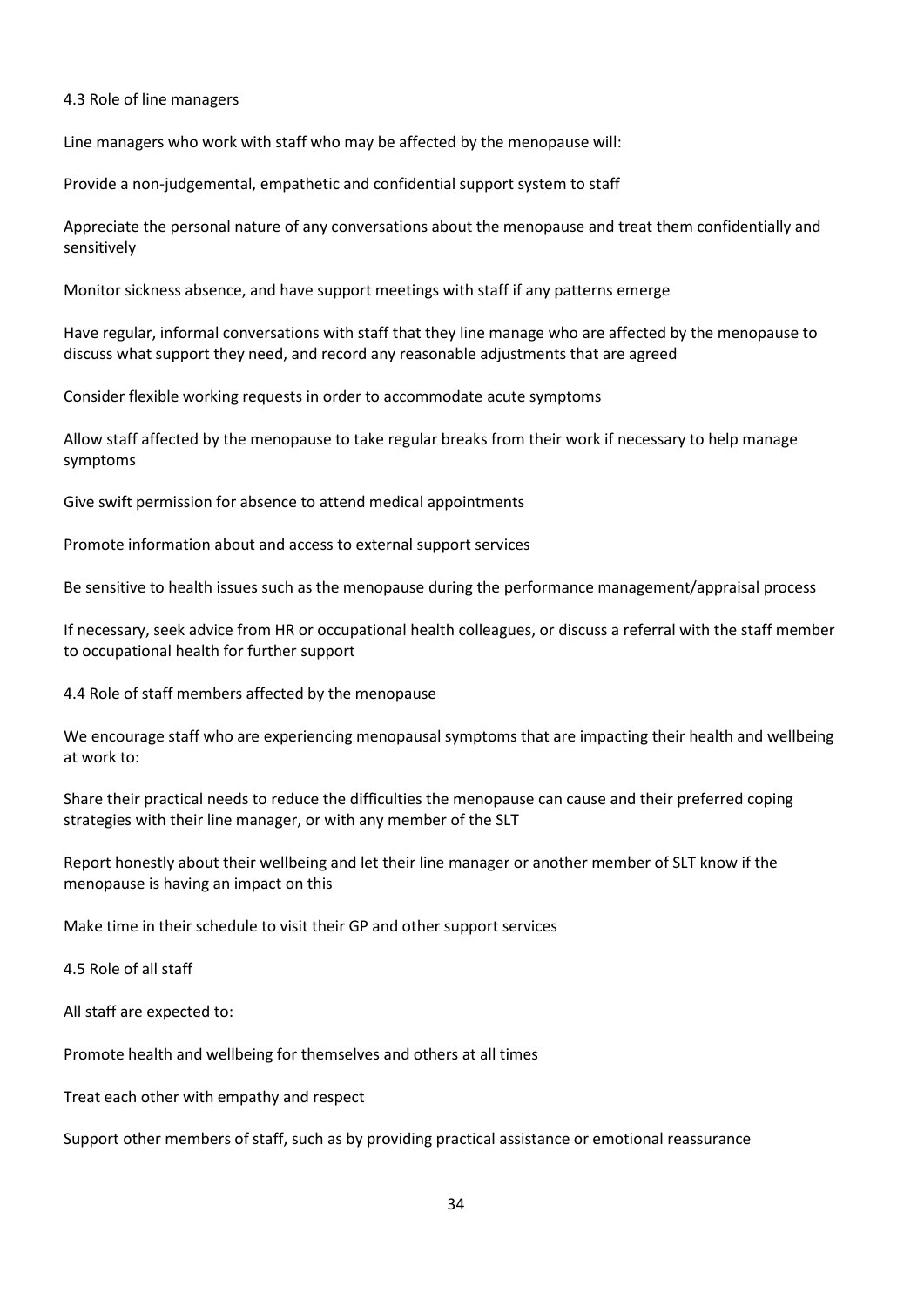Accept and support any adjustments that staff affected by the menopause may be receiving as a result of their symptoms

Report honestly about their wellbeing to their line manager or to another member of SLT

5. Further resources Menopause (NHS) Menopause Matters Menopause: diagnosis and management (National Institute for Health and Care Excellence) The Daisy Network charity Menopause in the Workplace Menopause resources from the CIPD, particularly for: o Line managers o HR staff

6. Monitoring arrangements

This policy will be reviewed biannually by the Headteacher. At every review, it will be approved by the performance sub-committee.

7. Links to other policies

This policy is linked to our:

Staff wellbeing policy

Health and safety policy

Sickness absence policy

Performance management policy

Flexible working policy

Equality policy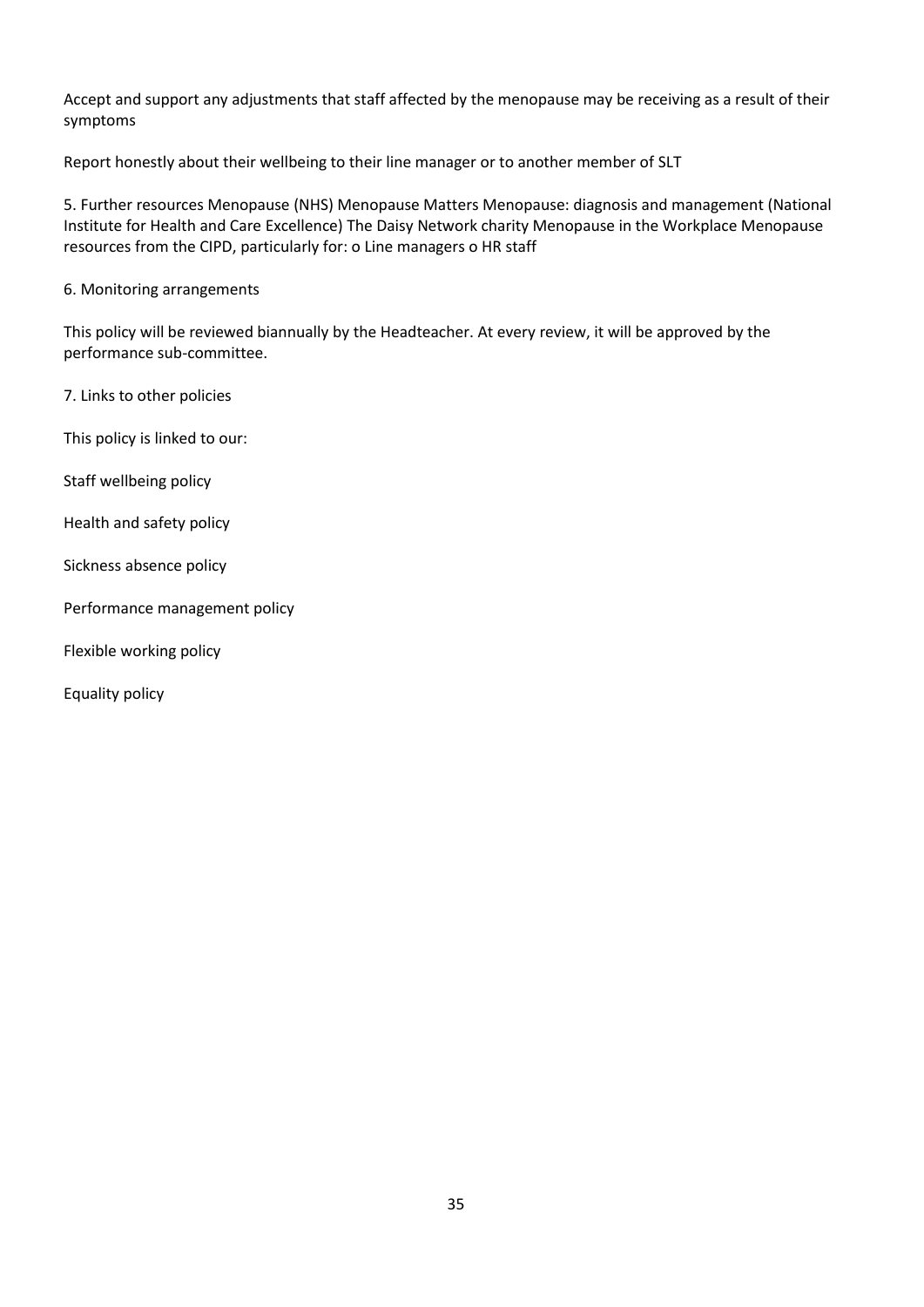# **Workplace (Health, Safety and Welfare) Regulations - Guidance for the Education Sector**

# **CONTENTS**

**Introduction Schools, colleges, universities etc What you need to do Key issues**

- **\* Maintenance**
- **\* The working environment**
- **\* Floors and traffic routes**
- **\* Falls and falling objects**
- **\* Windows, doors, gates and walls**
- **\* Welfare provisions**

# **References**

# **Some useful publications from HSE Books for the education sector Further information from HSE**

## **Introduction**

The Workplace (Health, Safety and Welfare) Regulations 1992 and their associated Approved Code of Practice (ACoP) and guidance (Ref 1) clarify and consolidate existing law. For the first time they establish a consistent set of standards for most workplaces including schools, colleges and universities. They replace earlier legislation, which applied only to factories or offices and introduce some new elements, including requirements relating to windows and rest facilities (in particular dealing with provisions for non-smokers and pregnant and nursing mothers).

The Regulations already apply to new workplaces and modifications. From **1 January 1996** they also apply to existing workplaces.

## **Schools, colleges, universities etc**

The Regulations expand upon the duties placed upon employers and those in control of premises by the Health and Safety at Work etc Act 1974 (Ref 2). Many of the requirements are being explicitly applied to education premises for the first time. They cover, among other things:

(a) health and safety in the workplace (b) welfare facilities for people at work (c) maintenance of the workplace.

They apply to all parts of the workplace (e.g. classrooms, offices, laboratories) and also deal with the grounds and common parts of buildings (corridors, stairs, car parks etc). They sit logically with other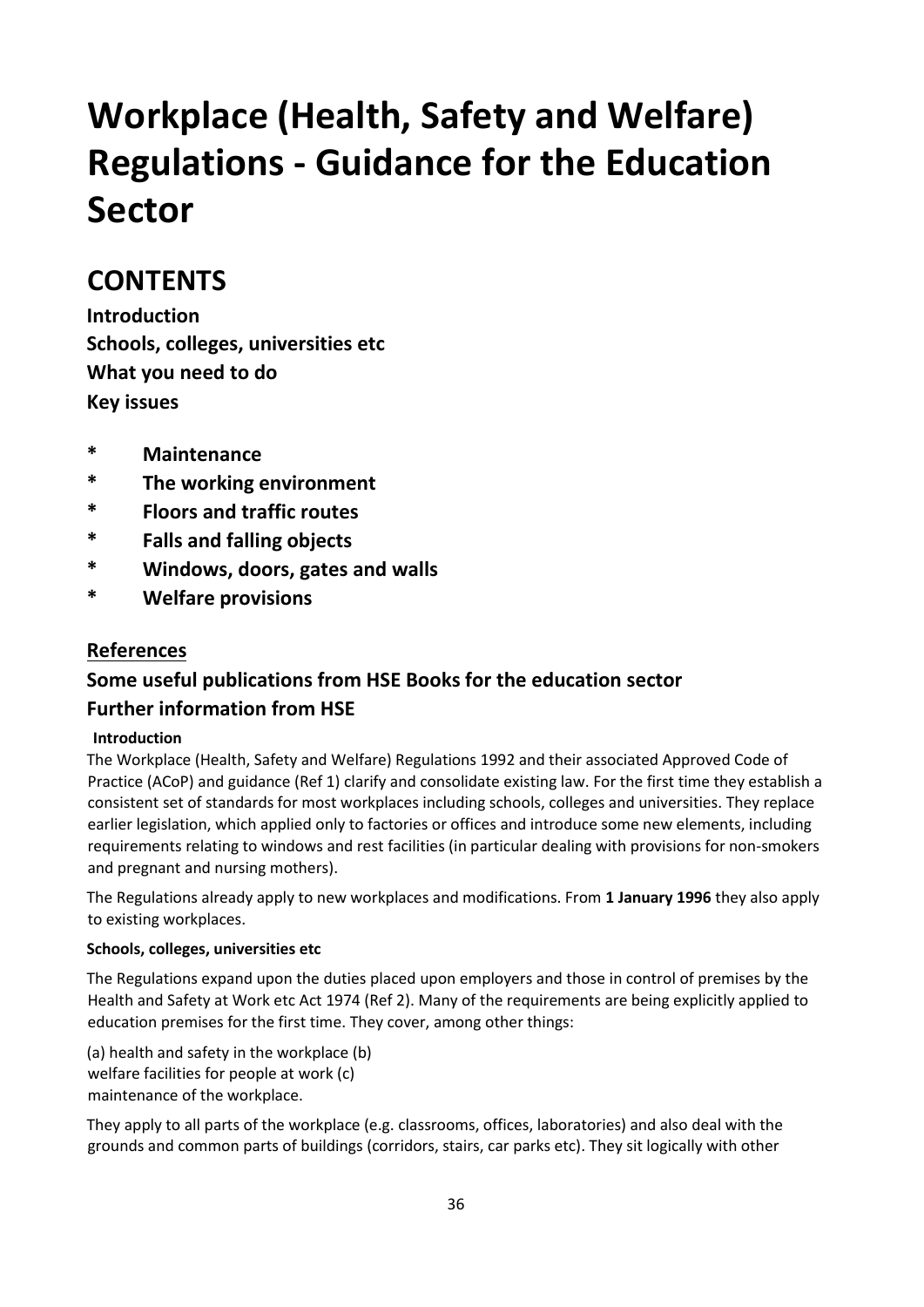premises-related health and safety issues, such as asbestos, legionnaires' disease, building and property maintenance etc. Further information <http://www.hse.gov.uk/>

This leaflet will help employers and managers in the education sector to organise their health and safety priorities by outlining key issues and providing references to sources of further information.

#### **What you need to do**

- (a) Look at the key issues identified in this leaflet. Consider the Regulations as they relate to your premises. Pay particular attention to those requirements, which are new. Seek out further information and/or get expert help if necessary;
- (b) Use your overall risk assessment (Management of Health and Safety at Work Regulations 1992) (Ref 3) to establish an action programme to implement the Regulations. This programme will provide an opportunity to revise existing arrangements for workplace maintenance;
- (c) Arrange for sensible prioritisation and implementation timescales. Measure and review performance and then periodically audit the system generally.

#### **Key issues**

#### **Maintenance (regulation 5)**

The workplace and the equipment and devices mentioned in these Regulations need to be maintained in an efficient state, in efficient working order, and in good repair. This highlights the importance of systematic maintenance, particularly in those areas where failure could endanger site users.

Buildings, including mobile or temporary classrooms, should be in good repair and services should be in efficient working order.

Introducing proactive building maintenance systems, with identified priority action areas, may be helpful. Where appropriate, a suitable system of maintenance ensures that:

- (a) regular maintenance including (as necessary inspection) testing, adjustment, lubrication and cleaning is carried out at suitable intervals;
- (b) any potentially dangerous defects are remedied and access to defective equipment is prevented in the meantime;
- (c) regular maintenance and remedial work is carried out properly; and
- (d) a suitable record is kept to ensure that the system is properly implemented, and to assist in validating maintenance programmes.

#### **The working environment (regulations 6, 7, 8, 9 and 10)**

These Regulations deal with the physical characteristics of the immediate workplace environment and (in conjunction with the ACoP and guidance) determine minimum standards covering such matters as:

- (a) ventilation
- (b) temperature
- (c) humidity
- (d) lighting
- (e) cleaning
- (f) room dimensions and space.

For most indoor workplaces the combined effect is to establish a need for:

(a) reasonable comfort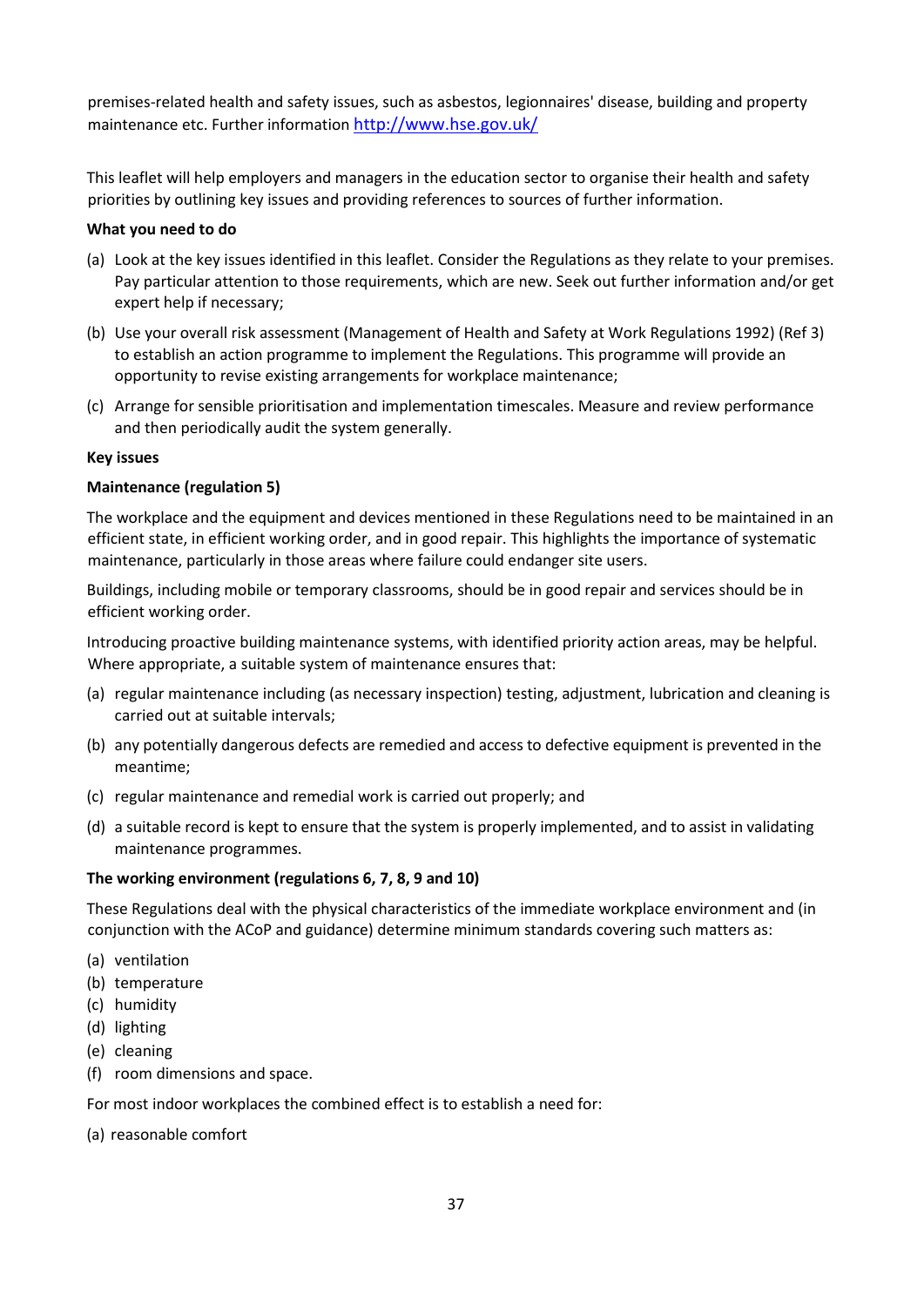- (b) reasonable cleanliness
	- (c) proper illumination (d) adequate free space.

The total volume of the room, when empty, divided by the number of people normally working in it should be at least 11 m3 (measured up to three metres from the floor). This figure does not apply to teaching areas or meeting rooms, kiosks or shelters.

The environmental aspects of the Regulations apply to the workplace, although existing education standards for students' working space, temperature and ventilation etc may be relevant. For example, detailed specifications for lighting and thermal environment are set out in the Department of Education and Science (DFEE) Design Note 17 *Guidelines for environmental design and fuel conservation in education buildings* (Ref 4).

Great care needs to be taken when temporary portable appliances are brought in during extremes of hot or cold weather, particularly in mobile classrooms. Portable gas heaters, for example, can cause fire, explosion and toxic risks and their use as a permanent form of heating is not recommended.

Using extra electrical heaters/ventilators also needs careful monitoring to guard, among other things, against electrical overload.

Redecoration may be required when the internal finishes of a workplace can no longer be kept sufficiently clean.

In some educational workplaces (pottery studios, laboratories, workshops etc) there may be particular health and safety aspects relevant to the cleaning process. These need to be addressed with reference to assessments made under the Control of Substances Hazardous to Health Regulations 1994 (Ref 5).

## **Floors and traffic routes (regulations 12 and 17)**

Educational establishments have to cater for the access, egress and movement of staff, students and visitors either as pedestrians or in vehicles arriving at or leaving the site. Delivery vehicles may also need site access.

For site traffic, routes need to be properly organised to allow for pedestrians and vehicles to circulate safely. The ACoP gives advice regarding the separation of people and vehicles and also pedestrian crossings, loading bays and traffic signs.

Surfaces and floors need to be suitable for their purpose and kept free from hazard or obstruction, which may cause a person to trip or fall. Pay particular attention to:

- (a) holes, bumps or uneven areas
- (b) snow and ice on external walkways
- (c) drainage systems where appropriate
- (d) arrangements for dealing with spillages
- (e) precautions pending repair, e.g. barriers, re-routing etc.

Schools in particular have to accommodate large-scale movements of people often concentrated into short periods of time. Many accidents in the education sector result from slips, trips and falls in main corridors. The number of carpeted areas have tended to increase in recent years, and it is important to ensure that wear and tear does not present trip hazards. Open sides of staircases need to be fenced including an upper rail at least 900 mm high. In schools with open stairwells or open balconies, extra provision may be needed by way of additional guarding and strict supervision to prevent falls over barriers/handrails.

Particular care needs to be taken of everyone who may use or have access to the premises. This may include very young children or people with disabilities.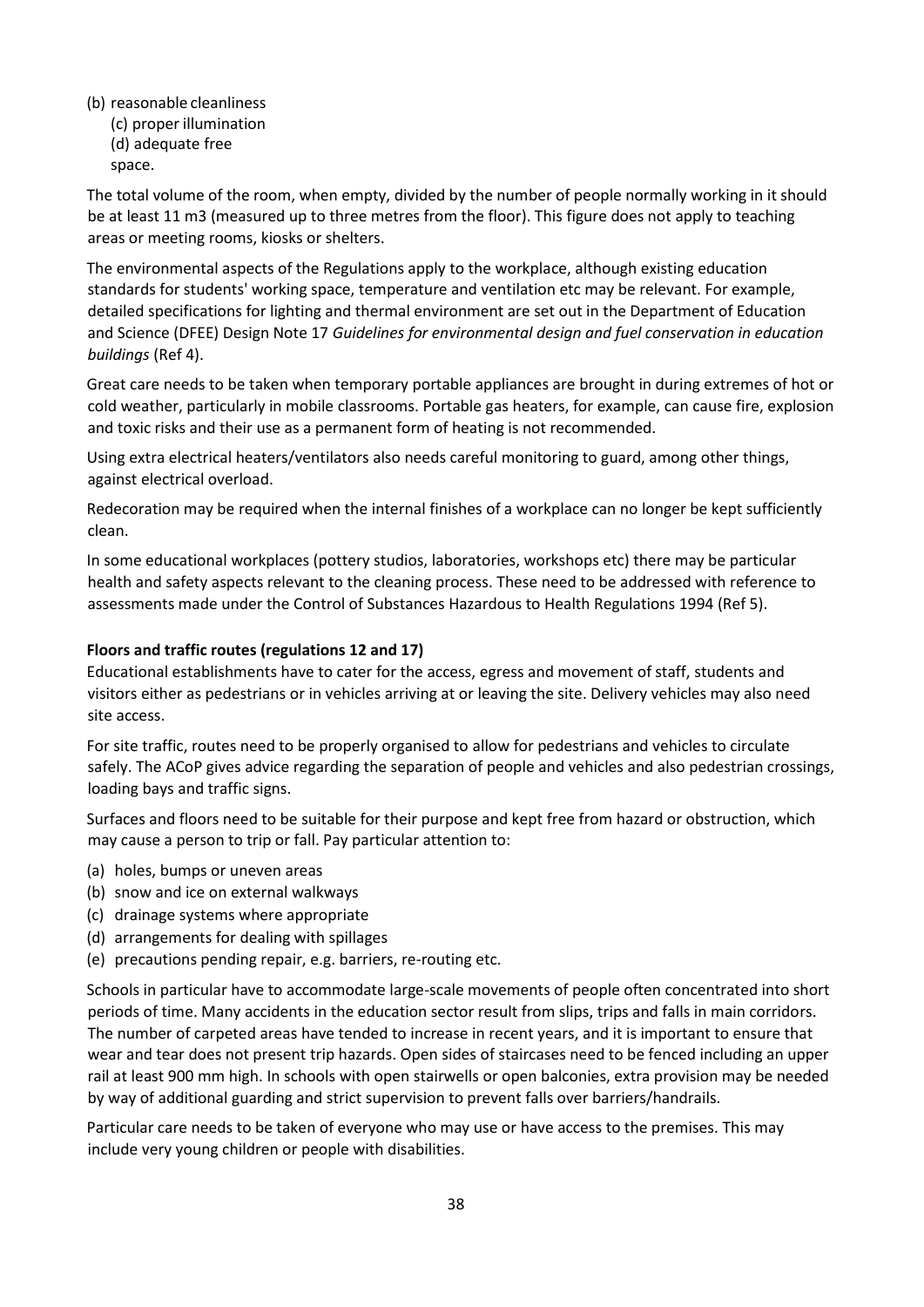#### **Falls and falling objects (regulation 13)**

The aim is to prevent people from falling from edges and to prevent objects from falling onto people. The ACoP deals with a variety of such issues, including the provision of fencing or covers, fixed ladders, roof work, stacking and racking and scaffolding. As a guide, secure fencing will always be necessary where someone could fall two metres or more but any risk of falls below that level also needs to be properly assessed. Education employers and those in control of premises will need to consider how to plan roofwork, for example, and access to heights in general (gutter cleaning, drama studio lighting, putting up displays etc).

#### **Windows, doors, gates and walls (regulations 14, 15, 16 and 18)**

The Regulations go into some detail on these facilities. In particular, any door or gate which can be pushed open from either side should allow for a clear view of the area close to both sides. The exact location of any 'viewing panel' needs to take account of the occupants of the building, which may include young children or wheelchair users. It is important to consult the Fire Authority where 'fire doors' are involved.

Windows, and transparent or translucent surfaces in walls, partitions, doors and gates may, in certain locations, pose a risk of injury. Where necessary, for reasons of health or safety, vulnerable areas will need to be identified and unless made up of safety material, be otherwise protected against breakage. Transparent or translucent areas may also need to be marked or incorporate features to make them apparent, i.e. to stop people bumping into them. The risk will need to be assessed taking into account all relevant factors such as the location of the glazing, the activities taking place nearby, the volume of traffic and pedestrians and any previous incidents. **If there is no significant risk, no further action will be required.** Where the need for action is identified it needs to be tailored to the degree of risk revealed by the assessment. Some suggested actions are:

- (a) Reorganising traffic routes and walkways
- (b) Putting up suitable barriers or screens
- (c) Upgrading the glazing with safety film
- (d) Limiting the area of glazing
- (e) Replacing the glazing with safety material.

Safety material includes transparent or translucent materials which are inherently robust such as polycarbonates; glass which if it breaks, breaks safely (e.g. 'safety glass'); and also annealed glass which is thick enough in relation to its area to be regarded as safe. The ACOP provides further information on appropriate materials. Simple devices for determining glass thickness and type in-situ are now commercially available.

Windows, skylights and ventilators which are provided for the purpose of ventilation need to be capable of opening, closing or adjustment without risk to health and safety. This is particularly important in the case of windows which open into other areas where people may pass, e.g. ground floor windows which open onto school playgrounds. The position of the window when open needs to be considered not only in terms of potential obstruction but also in relation to bodily contact with a glazed area.

Additional controls or devices may be necessary to protect against falls from heights through or out of a window.

Arrangements should be made to ensure that window cleaning can be done safely. This may be by virtue of design, construction or position. Additional features to the building may be necessary to allow for use of window cleaning equipment, e.g. suitable conditions for use of mobile access equipment, anchorage points for safety harnesses etc. The ACoP provides more detail (see also Refs 6 and 7 for further guidance on safe window cleaning and access equipment). **Welfare provisions (regulations 20 to 25)**

Duty holders are required to provide welfare facilities only for people at work. Minimum numbers of facilities are set out in the ACoP and range from one WC and one wash station for five people at work to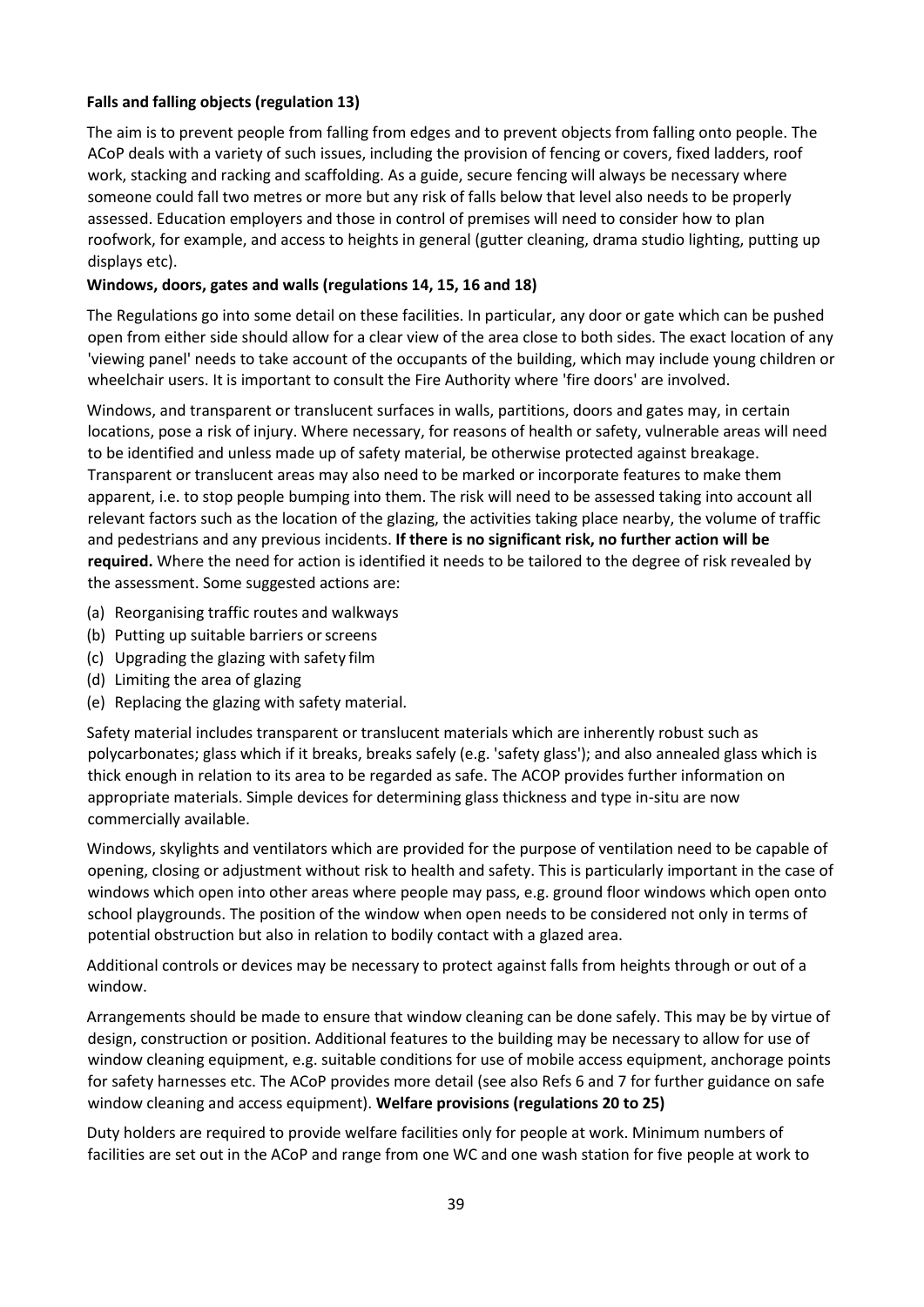five WCs and five wash stations where 100 people are at work. It is important to ensure that the facilities are kept in a clean and orderly condition, and are adequately ventilated and lit.

Welfare provisions for schoolchildren are dealt with by the Education (School Premises) Regulations 1981, SI 1981/909, supported by DFE administrative memorandum 2/85 *Construction standards for maintained educational buildings in England* and Welsh Office administrative memorandum 3/85 *Construction standards for maintained educational buildings in Wales*. The School Premises General Requirements and Standards (Scotland) Regulations 1967 apply in Scotland. Most LEAs have directives or standing orders covering sanitary conveniences and washing facilities.

In schools, staff and student provision will normally be separate. However where facilities are shared, at some universities for example, it is recommended that the number of facilities are increased as necessary to ensure that staff can use them without undue delay.

An adequate supply of drinking water needs to be readily accessible and, unless in the form of upward drinking jets, suitable cups or other drinking vessels should be provided. Where a direct water supply is not available then the use of refillable and closed containers is acceptable. Such containers should be refilled at least daily. Chilled water dispensers and bottled water purchased in pre-packed containers are also acceptable.

The Regulations deal with the provision of staff rest areas and rest rooms, and also the secure storage of staff outdoor clothing. Rest facilities for pregnant women and nursing mothers need to be near to the sanitary conveniences and where necessary include the facility to lie down.

Rest areas and rest rooms away from the workplace should include suitable arrangements to protect nonsmokers from discomfort caused by tobacco smoke. **References**

- 1. *Workplace (Health, Safety and Welfare)* Approved Code of Practice and Guidance L24 1992 HSE Books ISBN 0 7176 0413 6
- 2. *Health and Safety at Work etc Act 1974*, HMSO ISBN 0 10 543774 3
- 3. *Management of health and safety at work* Approved Code of Practice L21 1992 HSE Books ISBN 0 7176 0412 8
- 4. *Guidelines for environmental design and fuel conservation in education buildings* (to be replaced in 1996 by a new building bulletin) Design Note 17, DES (now DFEE), Architects and Building Branch ISSN 0141-2825
- 5. *General COSHH ACoP (Control of substances hazardous to health) Carcinogens ACoP (Control of carcinogenic substances) and Biological agents ACOP (Control of biological agents)*. Control of Substances Hazardous to Health Regulations 1994. Approved Codes of Practice 1995 ISBN 0 7176 0819  $\Omega$
- 6. *Prevention of falls to window cleaners* GS25 1991 HSE Books 1991 ISBN 0 11 885682 0
- 7. *Suspended access equipment* PM30 HSE Books 1983 ISBN 0 11 883577 7

#### **Some useful publications from HSE Books for the education sector**

- \* *Workplace health, safety and welfare.* Workplace (Health, Safety and Welfare) Regulations 1992. Approved Code of Practice and guidance 1992 ISBN 0 7176 0413 6
- \* *Managing health and safety in schools* 1995 ISBN 0 7176 0770 4
- \* *The responsibilities of school governors for health and safety* 1992 ISBN 0 7176 0436 5
- \* *Safety policies in the education sector* Revised 1994 ISBN 0 7176 0723 2